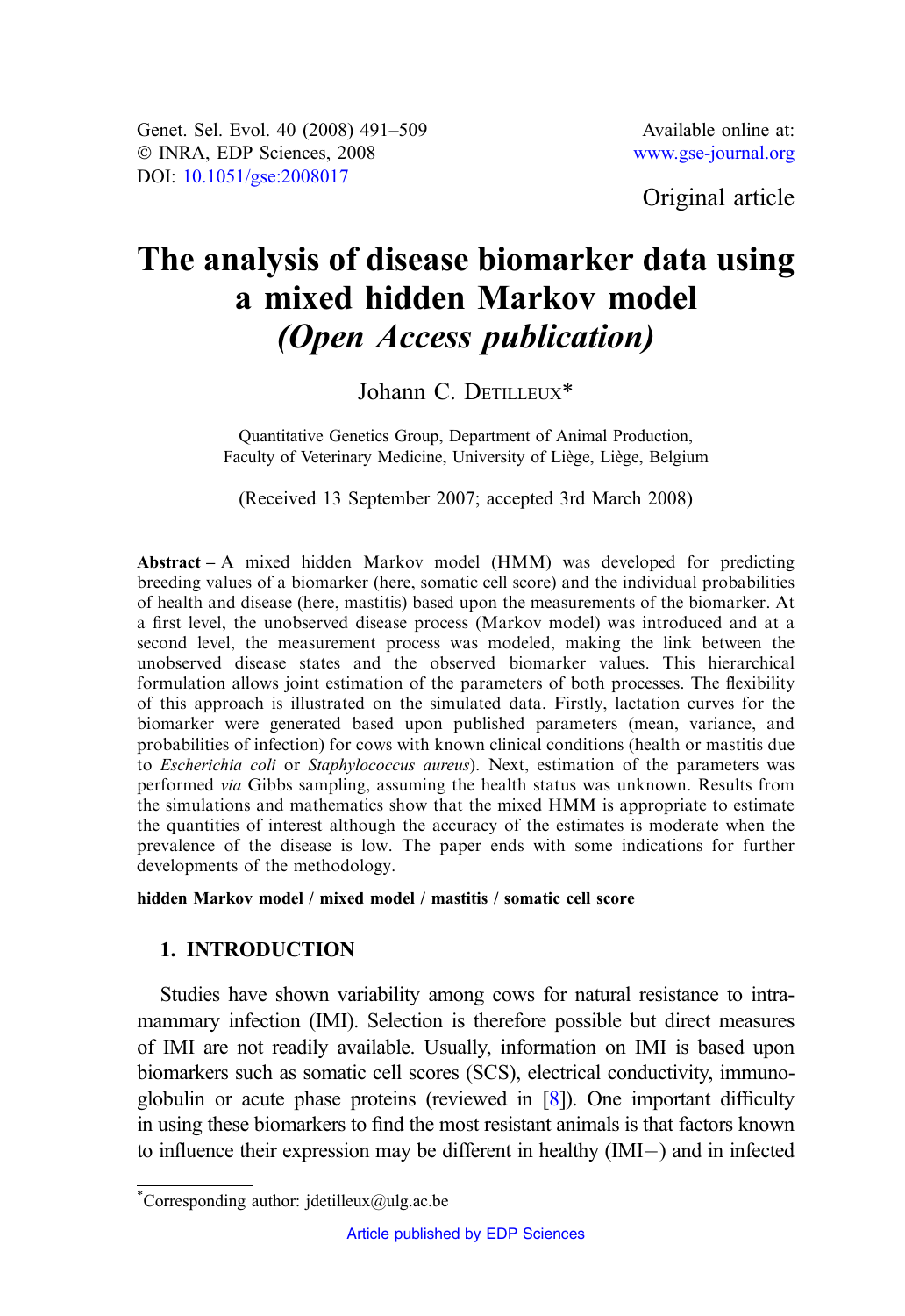(IMI+) cows. Since these are usually unidentified, breeding values tend to be biased. To reduce this bias and to infer more precisely the cows' individual probabilities to be IMI— or IMI+, several authors have used the mixture model methodology on SCS [\[2,9](#page-15-0),[12](#page-15-0)[,17\]](#page-16-0). A generalization of the mixture model is the hidden Markov model (HMM) that presents the advantages of not only estimating individual probabilities of being infected but also of predicting individual probabilities of new infection and of recovery. Both are useful to compute epidemiological measures of IMI spread within a population and to assist mastitis control programs.

The objective of this study was to present the mathematical formalism behind the HMM methodology as it may apply to the analysis of infectious disease biomarkers assumed to be dependent upon the genetic make-up of the cows. The fit of the HMM was assessed on simulated data based on parameters obtained in a survey of clinical mastitis cases. Bayesian estimates of the parameters were obtained using the Gibbs sampler. Finally, limitations and possible extensions of the current approach are discussed.

## 2. MATERIALS AND METHODS

Throughout, k indexes the individual cow,  $t$  ( $t = 1-T$ ) is the follow-up time point during the lactation (e.g., month-in-milk),  $y_k^t$  is the value of the biomarker observed at t on animal k, and  $z<sub>k</sub><sup>t</sup>$  is the corresponding unknown health status (IMI- or IMI+). Let  $z_k^t = 0$  if  $y_k^t$  is from an unknown IMI- sample and  $z_k^t = 1$  if  $y_k^t$  is from an unknown IMI+ sample. For simplicity, T is assumed constant for all cows. We use the notation of Ødegård et al.  $[17]$  in their finite mixture model, with slight modifications.

## 2.1. General formulation of the model

Conditionally on the unknown vector z, it was assumed that the vector of observations y could be described by the linear model:

$$
y = M_0\mu_0 + M_1\mu_1 + Za + e,
$$

where y is the  $(NT \times 1)$  data vector of  $y_k^t$ ,  $\mu_0$  and  $\mu_1$  are  $(T \times 1)$  vectors of fixed effects for data on an IMI– or IMI+ cow, respectively, **a** is the  $(Na \times 1)$ vector of random additive genetic effects;  $M_0$  is the (NT × T) matrix with elements = 1 if  $z_k^t = 0$  and = 0 otherwise;  $M_1$  is the  $(NT \times T)$  matrix with elements = 1 if  $z_k^t = 1$  and = 0 otherwise; e is the  $(NT \times 1)$  vector of residuals; **Z** is the  $(NT \times Na)$  incidence matrix relating **a** to **y**, *N* is the number of animals with data and Na is the number of animals with pedigree records.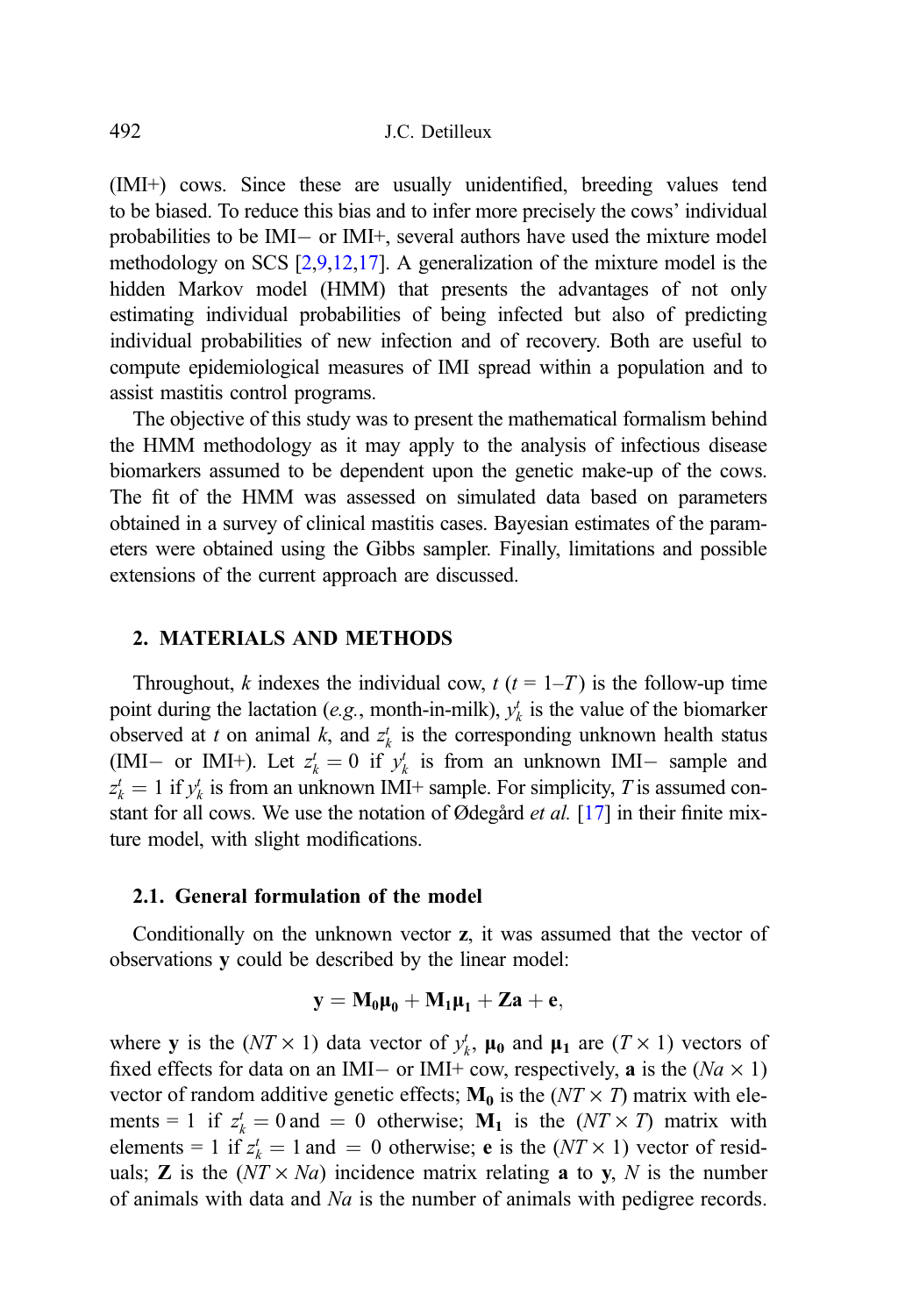The conditional distribution of  $y$ , given the vector  $z$ , the location, and scale parameters, was assumed to be:

$$
(\mathbf{y}|\boldsymbol{\mu}_0, \boldsymbol{\mu}_1, \sigma_0^2, \sigma_1^2, \mathbf{a}, \mathbf{z}) \sim N[(\mathbf{M}_0\boldsymbol{\mu}_0 + \mathbf{M}_1\boldsymbol{\mu}_1 + \mathbf{Z}\mathbf{a}), \mathbf{R}]
$$

with  $\mathbf{R} = \mathbf{F}_0 \sigma_0^2 + \mathbf{F}_1 \sigma_1^2$ , where  $\mathbf{F}_i$  is the  $(NT \times NT)$  diagonal matrix with elements = 1 if  $z_k^i = i$  and = 0 otherwise. The parameters  $\sigma_0^2$  and  $\sigma_1^2$  are the residual variances associated to a record on an IMI- and IMI+ cow, respectively. For the additive effects, it was assumed that  $(\mathbf{a}|\sigma_a^2) \sim N[0, \mathbf{A} \sigma_a^2]$ , where  $\sigma_a^2$  is the additive genetic variance and **A** is the matrix of additive genetic relationship between animals.

## 2.2. Sampling distribution of the observations given group status

The density of the vector **y** for the subset of the  $N_i$  observations with  $z_k^t = i$ , *i.e.*  $\{z = i\}$ , given the location parameters and the residual variances, can be written as:

$$
pr(\mathbf{y}|\mathbf{\mu}_i, \sigma_i^2, \{\mathbf{z} = i\}) \propto (\sigma_i^2)^{N_i/2}
$$
  
 
$$
\times \exp\left\{ \left( \frac{-1}{2\sigma_i^2} \right) (\mathbf{y} - \mathbf{M}_i \mathbf{\mu}_i - \mathbf{Z} \mathbf{a})' \mathbf{F}_i (\mathbf{y} - \mathbf{M}_i \mathbf{\mu}_i - \mathbf{Z} \mathbf{a}) \right\}.
$$

## 2.3. Prior distributions of parameters and of the unknown status vector

For  $i = 0$  or 1, normal prior densities were assumed for the location parameters:

$$
\mathrm{pr}(\mu_i) \propto (s_i^2)^{-T/2} \exp\bigg\{\bigg(-\frac{1}{2s_i^2}\bigg)(\mu_i - \mathbf{1}m_i)'(\mu_i - \mathbf{1}m_i)\bigg\},
$$

where 1 is the  $(T \times 1)$  vector of 1. The prior density for the additive effects, conditionally on the additive variance, was:

$$
\mathrm{pr}(\mathbf{a}\big|\sigma_a^2\big) \propto (\sigma_a^2)^{-N/2} \exp\bigg\{\bigg(-\frac{1}{2\sigma_a^2}\bigg)\mathbf{a}'\mathbf{A}^{-1}\mathbf{a}\bigg\}.
$$

Under simple mixture models, the individual elements of the classification vector z are assumed to be independent a priori and to follow the same Bernoulli distribution with the mixing proportion as the parameter. Here, under an equally simple mixed HMM, the variables  $z<sub>k</sub><sup>t</sup>$  do not follow the same distribution. The first element of the series  $(z_k^1)$  follows a Bernoulli distribution with  $\lambda_k$  as the parameter while the other elements follow Bernoulli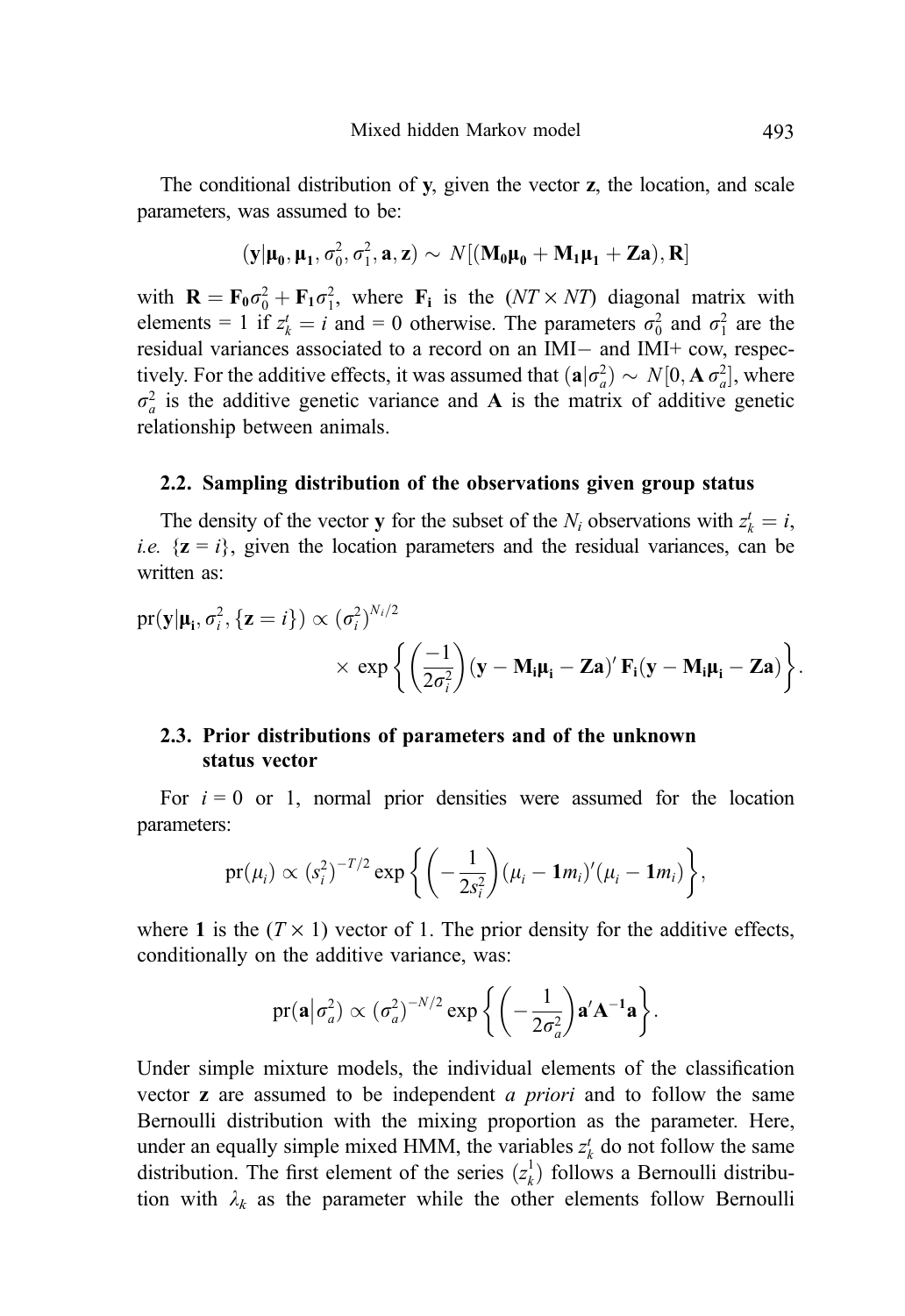distributions with state transition probabilities from  $z_k^{t-1}$  to  $z_k^t$  as parameters. Formally, the unknown state at time  $t$  may be decomposed in:

$$
\mathrm{pr}(z_k^t = i) = p(z_k^t = i | z_k^{t-1} = 0)p(z_k^{t-1} = 0) + p(z_k^t = i | z_k^{t-1} = 1)p(z_k^{t-1} = 1),
$$

where  $p(z_k^t = i | z_k^{t-1} = j)$  are the state transition probabilities with  $i, j = 0$  or 1. The state transition probabilities are assumed to possess the first-order Markov property namely that, given the present state, the future and past states are independent or that the current value  $(z<sub>k</sub>)$  depends solely on the most recent past value  $(z_k^{t-1})$ . Transition probabilities are also independent of the actual time at which the transition takes place (stationarity assumption). Then, we have  $pr(z'_{k} = i|z'^{-1}_{k} = j) = \pi^{ij}_{k}$ , for all t and  $(z'_{k} = i|z'^{-1}_{k} = 0) \sim Ber(\pi^{00}_{k})$ , and  $(z_k^t = i | z_k^{t-1} = 1) \sim \text{Ber}(\pi_k^{01}).$ 

#### 2.4. Priors for variance components and probabilities

Scale-inverse chi-square distributions with  $\nu$  degrees of freedom and scale parameters,  $(s_a^2, s_0^2, \text{ and } s_1^2)$  were used for the variance components:

$$
\begin{array}{l} \textrm{pr}(\sigma_a^2) \propto (\sigma_a^2)^{-(v+2)/2} \exp\left(-\frac{vs_a^2}{2\sigma_a^2}\right), \\\\ \textrm{pr}(\sigma_0^2) \propto (\sigma_0^2)^{-(v+2)/2} \exp\left(-\frac{vs_0^2}{2\sigma_0^2}\right), \\\\ \textrm{pr}(\sigma_1^2) \propto (\sigma_1^2)^{-(v+2)/2} \exp\left(-\frac{vs_1^2}{2\sigma_1^2}\right). \end{array}
$$

Finally,  $\lambda_k$ ,  $\pi_k^{00}$ , and  $\pi_k^{01}$  were assigned uniform (*i.e.* Beta(1, 1)) prior distributions.

## 2.5. Joint posterior distributions

For all cows, the joint posterior density of all unknown parameters is given by:

$$
pr(\mu_0, \mu_1, \sigma_a^2, \sigma_0^2, \sigma_1^2, \mathbf{z}, \mathbf{a}, \pi^{00}, \pi^{01}, \lambda | \mathbf{y})
$$
  
\n
$$
\propto pr(\mathbf{y} | \mu_0, \mu_1, \sigma_a^2, \sigma_0^2, \sigma_1^2, \mathbf{z}, \mathbf{a}, \pi^{00}, \pi^{01}, \lambda)
$$
  
\n
$$
pr(\mathbf{z} | \mu_0, \mu_1, \sigma_a^2, \sigma_0^2, \sigma_1^2, \mathbf{a}, \pi^{00}, \pi^{01}, \lambda)
$$
  
\n
$$
pr(\mathbf{a} | \mu_0, \mu_1, \sigma_a^2, \sigma_0^2, \sigma_1^2, \pi^{00}, \pi^{01}, \lambda)
$$
  
\n
$$
pr(\mu_0) pr(\mu_1) pr(\sigma_0^2) pr(\sigma_1^2) pr(\sigma_a^2) pr(\pi^{00}) pr(\pi^{01}) pr(\lambda),
$$

where  $=[\lambda_{1},...,\lambda_{N}]',\bm{\pi}^{\bm{00}}=\left[\pi_{1}^{00},...,\pi_{N}^{00}\right]$  $\left[\pi_1^{00},\ldots,\pi_N^{00}\right]$ , and  $\boldsymbol{\pi}^{01} = \left[\pi_1^{01},\ldots,\pi_N^{01}\right]$  $\lceil \pi_1^{01}, \ldots, \pi_N^{01} \rceil'.$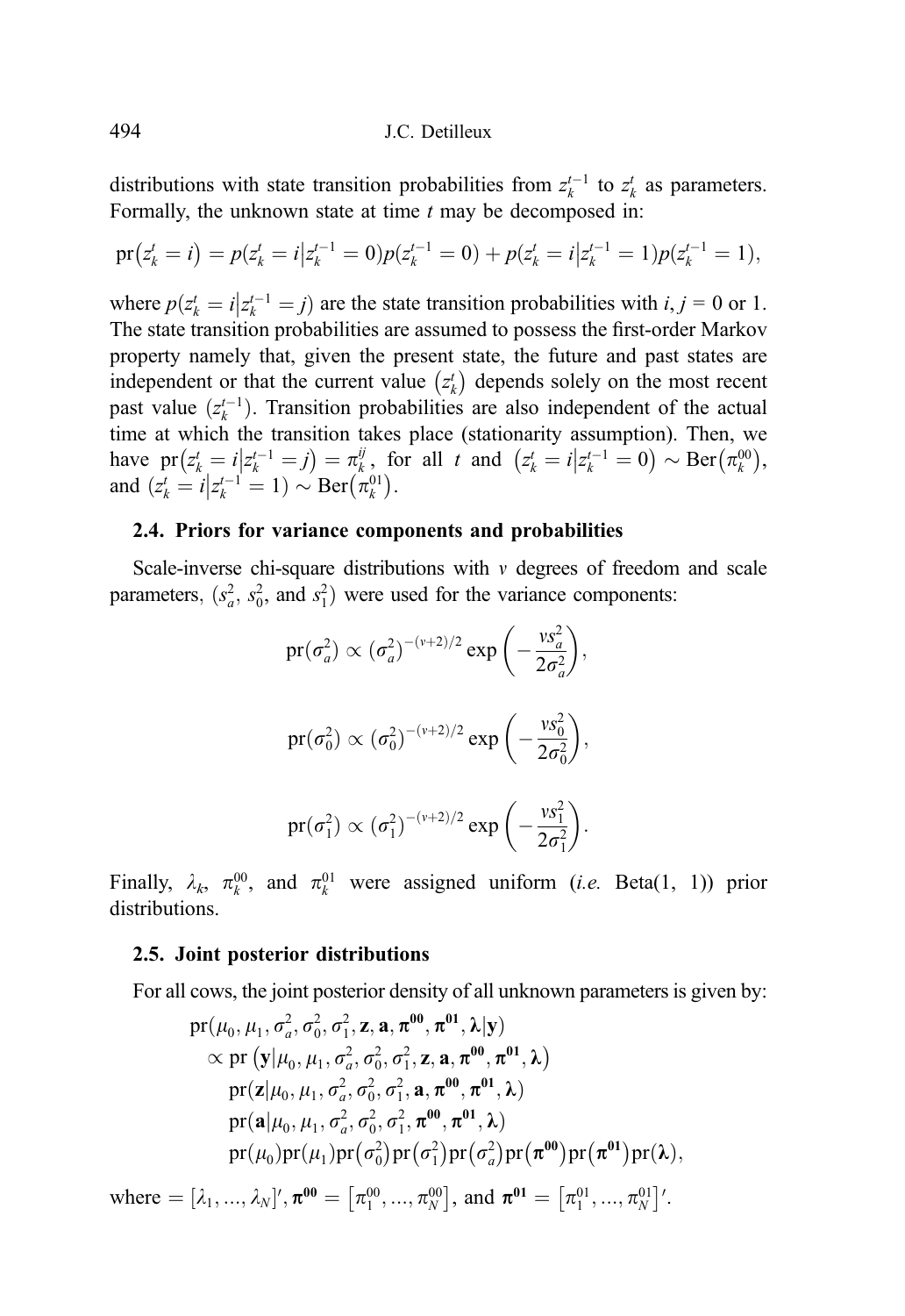Explicitly, the joint posterior is:

$$
(\sigma_0^2)^{-(N_0+\nu+2)/2} \exp -\frac{1}{2\sigma_0^2} \{ \nu s_0^2 + (\mathbf{y} - \mathbf{M}_0 \boldsymbol{\mu}_0 - \mathbf{Z}\mathbf{a})' \mathbf{F}_0 (\mathbf{y} - \mathbf{M}_0 \boldsymbol{\mu}_0 - \mathbf{Z}\mathbf{a}) \}
$$
  
\n
$$
(\sigma_1^2)^{-(N_1+\nu+2)/2} \exp -\frac{1}{2\sigma_1^2} \{ \nu s_1^2 + (\mathbf{y} - \mathbf{M}_1 \boldsymbol{\mu}_1 - \mathbf{Z}\mathbf{a})' \mathbf{F}_1 (\mathbf{y} - \mathbf{M}_1 \boldsymbol{\mu}_1 - \mathbf{Z}\mathbf{a}) \}
$$
  
\n
$$
(s_0^2)^{-T/2} \exp \left\{ \left( -\frac{1}{2s_0^2} \right) (\boldsymbol{\mu}_0 - \mathbf{1}m_0)' (\boldsymbol{\mu}_0 - \mathbf{1}m_0) \right\}
$$
  
\n
$$
(s_1^2)^{-T/2} \exp \left\{ \left( -\frac{1}{2s_1^2} \right) (\boldsymbol{\mu}_1 - \mathbf{1}m_1)' (\boldsymbol{\mu}_1 - \mathbf{1}m_1) \right\}
$$
  
\n
$$
(\sigma_a^2)^{-(N+\nu+2)/2} \exp -\frac{1}{2\sigma_a^2} \{ \nu s_a^2 + \mathbf{a}' \mathbf{A}^{-1} \mathbf{a} \}
$$
  
\n
$$
\prod_{k=1}^N (\lambda_k)^{K_k^{0,1}+1} (1 - \lambda_k)^{K_k^{1,1}+1}
$$
  
\n
$$
\prod_{k=1}^N (\pi_k^{00})^{n_k^{00}+1} (1 - \pi_k^{00})^{n_k^{10}+1} \prod_{k=1}^N (\pi_k^{01})^{n_k^{01}+1} (1 - \pi_k^{01})^{n_k^{11}+1},
$$

where  $K_k^{i,1}$  is an indicator function which takes the value 1 if  $z_k^1 = i$  and 0 otherwise and  $n_k^{ij}$  = number of transitions from  $z_k^t = j$  to  $z_k^{t+1} = i$ .

## 2.6. Fully conditional posterior distributions

The conditional posterior distributions of each parameter (or block of parameters) are required for implementing a Gibbs sampler. Conditional on y and z, these conditional posterior densities are analytical because they only involve one of the possible realizations in the space of all possible sequences of z. For the location parameters, we have:

$$
(\mu_i^l|\boldsymbol{\Theta}, \mathbf{y}, \mathbf{z}) \sim N\Bigg(\frac{s_i^2 \sum_k^N (y_k^i - a_k)K_k^{i,t} + m_i \sigma_i^2}{(s_i^2 \sum_k^N \eta_k^{i,t}) + \sigma_i^2}, \frac{s_i^2 \sigma_i^2}{(s_i^2 \sum_k^N \eta_k^{i,t}) + \sigma_i^2}\Bigg),
$$

where  $\Theta$  refers to values of all parameters that the conditional distributions depend upon (*i.e.* all parameters except the one under consideration),  $\eta_k^{i,t}$  is the number of cows with IMI-  $(i = 0)$  or IMI+  $(i = 1)$  unknown state at the tth time.

Let  $\mathbf{W} = [\mathbf{Z} \quad \mathbf{M}_0 \quad \mathbf{M}_1]$  and the vector of parameters  $\mathbf{\theta} = [\mathbf{a} \quad \mathbf{\mu}_0 \quad \mathbf{\mu}_1]'$ . Hence, one can write the model as:  $y = Za + M_0\mu_0 + M_1\mu_1 + e = W\theta + e$ . By partitioning the parameter vector  $\theta$  as  $\theta_1 = \mathbf{a}$  and  $\theta_2 = [\mathbf{\mu}_0 \mathbf{\mu}_1]'$ , we can compute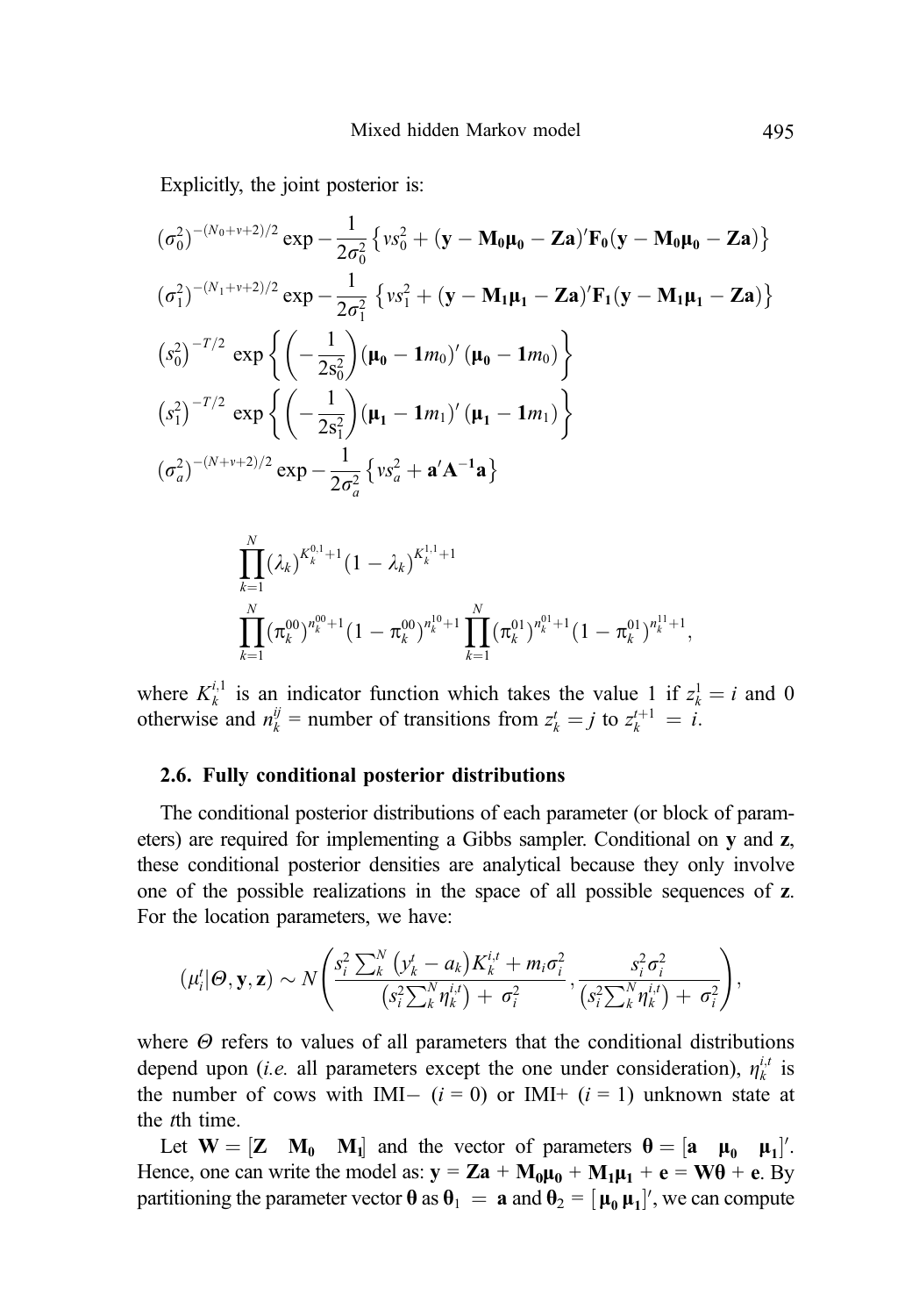the conditional posterior distribution of the vector of additive genetic values as  $(\mathbf{a}|\Theta, \mathbf{y}, \mathbf{z}) \sim N(\hat{\mathbf{a}}_1, C_{11}^{-1})$  with  $\hat{\mathbf{a}} = C_{11}^{-1}[r_1 - C_{12}\theta_2]$  and  $\mathbf{r}_1, \mathbf{C_{11}}, \mathbf{C_{12}} = \text{the}$ corresponding partition of  $\mathbf{C} = [\mathbf{W}'\mathbf{R}^{-1}\mathbf{W} + \mathbf{A}^{-1}/\sigma_a^2]$  and  $\mathbf{r} = \mathbf{W}'\mathbf{R}^{-1}\mathbf{y}$ .

The fully conditional posterior density of the genetic variance is:

$$
\text{pr}(\sigma_a^2|\boldsymbol{\Theta}, \mathbf{y}, \mathbf{z}) \propto (\sigma_a^2)^{-(N+\nu+2)/2} \exp{-\frac{1}{2\sigma_a^2} \left\{ vs_a^2 + \mathbf{a}' \mathbf{A}^{-1} \mathbf{a} \right\}},
$$

which is in the form of a scale-inverse chi-square density, with  $[N + v]$ degrees of freedom and scale parameter  $[\mathbf{a}'\mathbf{A}^{-1}\mathbf{a} + \nu s_a^2]$ . Likewise, the fully conditional densities of the residual variances for IMI- and IMI+ observations are:

$$
pr(\sigma_i^2 | \boldsymbol{\Theta}, \mathbf{y}, \mathbf{z}) \propto (\sigma_i^2)^{-(N_i + v + 2)/2}
$$
  
 
$$
\times \exp{-\frac{1}{2\sigma_i^2} \{ vs_i^2 + (\mathbf{y} - \mathbf{M}_i \mathbf{\mu}_i - \mathbf{Z}\mathbf{a})' \mathbf{F}_i (\mathbf{y} - \mathbf{M}_i \mathbf{\mu}_i - \mathbf{Z}\mathbf{a}) \},}
$$

which are in the form of scale-inverse chi-square densities, with  $[N_i + v]$ degrees of freedom, and with scale parameter  $= \{ vs_i^2 + (\mathbf{y} - \mathbf{M_i}\boldsymbol{\mu_i} - \mathbf{Za})' \times$  $\mathbf{F_i}(\mathbf{y} - \mathbf{M_i}\boldsymbol{\mu_i} - \mathbf{Za})\}$  for  $i = 0$  and 1.

For the kth cow, the fully conditional posterior densities of the parameters  $\lambda_k$ ,  $\pi_k^{00}$ , and  $\pi_k^{01}$  are:

$$
\begin{aligned} \text{pr}(\lambda_k | \boldsymbol{\Theta}, \mathbf{y}, \mathbf{z}) &\propto \lambda^{K_k^{0,1}+1} (1-\lambda)^{K_k^{1,1}+1}, \\ \text{pr}(\pi_k^{00} | \boldsymbol{\Theta}) &\propto (\pi_k^{00})^{n_k^{00}+1} (1-\pi_k^{00})^{n_k^{10}+1}, \\ \text{pr}(\pi_k^{01} | \boldsymbol{\Theta}, \mathbf{y}, \mathbf{z}) &\propto (\pi_k^{01})^{n_k^{01}+1} (1-\pi_k^{01})^{n_k^{11}+1} \end{aligned}
$$

which are in the form of beta distributions.

Finally, one must compute the fully conditional distribution for individual  $z_k^t$ . These may be obtained either from the  $pr(z | \Theta, y)$  or by considering pr  $(z_k' | z(-z_k'), \Theta, y)$ , where  $z(-z_k')$  represent the hidden vector z without  $z_k'$ , as suggested by one referee. Under the first alternative,  $pr(z|\Theta)$  can be decomposed as:

$$
\text{pr}(\mathbf{z}|\boldsymbol{\Theta}, \mathbf{y}) = \text{pr}\big( z_k^1|\boldsymbol{\Theta}, \mathbf{y} \big) \; \; \prod_{t=2}^T \text{pr}\big( z_k^t|z_k^{t-1}, \boldsymbol{\Theta}, \mathbf{y} \big),
$$

which leads to a stochastic version of the forward–backward algorithm in which when reads to a stochastic version of the forward backward digorithm in which  $z_k^1$  is sampled from a Bernoulli distribution with parameter  $pr(z_k^1 = 0 \cap y)$  and each  $z_k^t$  is sampled successively (for  $t = 2 - T$ ) from Bernoulli distributions with parameter  $\xi_k^{ij,t} = \text{pr}(z_k^t = i|z_k^{t-1} = j, \mathbf{y})$ . The computations are reduced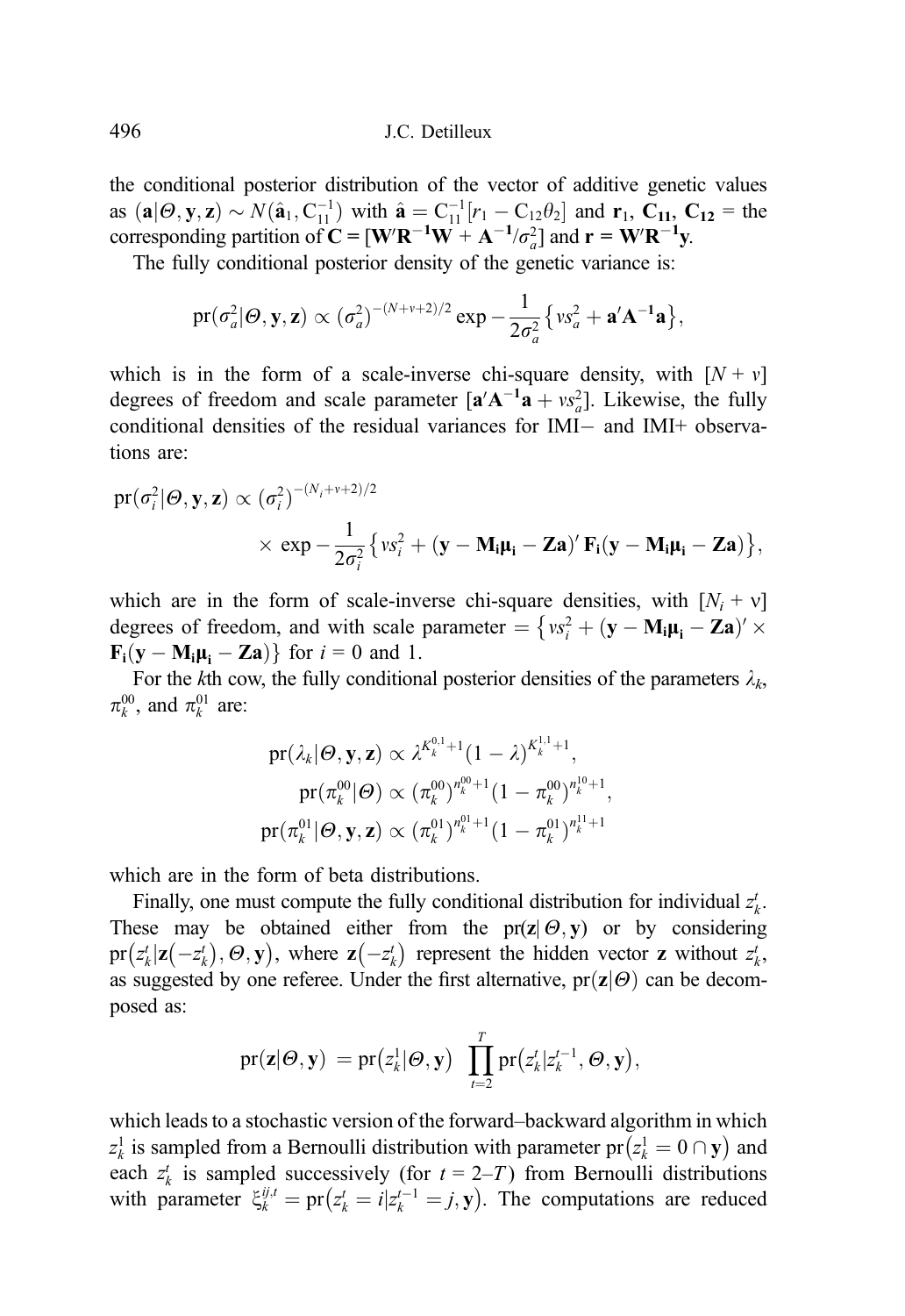as components of  $\xi_k^{ij,t} = \frac{\alpha_k^{i,t-1} \pi_k^{ij} k_k^{i,t} \beta_k^{i,t}}{\alpha_k^{i,t-1} \beta_k^{i,t-1}}$  may be stored gradually as t increases from 1 to  $T<sup>2</sup>$ 

$$
\alpha_k^{j,t} = \text{pr}([y_k^1, y_k^2, ..., y_k^t] \cap z_k^t = j), \n\beta_k^{i,t} = \text{pr}([y_k^{t+1}, ..., y_k^T]|z_k^t = i), \n\pi_k^{ij} = \text{pr}(z_k^t = i|z_k^{t-1} = j), \n\beta_k^{i,t} = \text{pr}(y_k^t|z_k^t = i).
$$

The forward and backward probabilities can be efficiently calculated by the following recursion formulae [\[10\]](#page-15-0):

$$
\alpha_k^{j,t} = \left[ \alpha_k^{0,t-1} \pi_k^{j0} + \alpha_k^{1,t-1} \pi_k^{j1} \right] b_k^{i,t},
$$
  

$$
\beta_k^{i,t} = \left[ \beta_k^{0,t+1} \pi_k^{0i} b_k^{0,t+1} \right] + \left[ \beta_k^{1,t+1} \pi_k^{1i} b_k^{1,t+1} \right]
$$

with initial conditions given by:  $\alpha_k^{0,1} = \lambda_k b_k^{0,1}, \alpha_k^{1,1} = (1 - \lambda_k) b_k^{1,1},$  and  $\beta_k^{i,T} = 1$  for  $i = 0$  and 1.

In the second  $(z_k^t | \mathbf{z}(-z_k^t), \Theta, \mathbf{y})$  is reduced to pr  $(z_k^t | z_k^{t-1}, z_k^{t+1}, \Theta, \mathbf{y})$  because of the first-order Markov property on z. Then, pr  $(z_k^i = i | z_k^{i-1} = j, z_k^{i+1} = r, \Theta, \mathbf{y}) \propto \text{pr}(y_k^i | z_k^1 = i) \text{ pr}(z_k^1 = i)$  if  $t = 1$ . It is proportional to  $pr(z_k^j = i | z_k^{j-1} = j)pr(y_k^j | z_k^j = i, \Theta)pr(z_k^{j+1} = r | z_k^j = i)$  for  $t = 2$  to  $T - 1$  and to  $pr(y_k^T | z_k^T = i) pr(z_k^T = i | z_k^T - j)$  if  $t = T$ . Note that this alternative uses  $T$  different components while the first alternative generates a realization of z directly from its conditional  $p(z|y, \Theta)$  it presents also a more complicated correlation structure (since each  $z_k^t$  depends on both  $z_k^{t-1}$  and  $z_k^{t+1}$ ) than the first alternative, which may lead to a slower mixing chain.

## 2.7. Implementation of a Gibbs sampler

The following steps describe how a Gibbs sampling can be implemented for our model, using the stochastic version of the forward-backward algorithm to sample z:

- (1) Set initial values for parameters as needed.
- (2) Select the block  $(\theta_1)$  of the vector  $\theta$ , compute  $\tilde{\theta}_1 = C_{11}^{-1} [r_1 C_{12} \theta_2]$ , and replace **a** with  $\left[\tilde{\theta}_1 + C_{11}^{-0.5} \text{rannor}(0)\right]$  where rannor(0) is a random draw from a standard normal distribution.
- (3) Replace  $\mu_i$  (i = 0 and 1) with

$$
\left[\frac{s_i^2 \sum_{k}^{N} (y_k^t - a_k) K_k^{1,t} + m_i \sigma_i^2}{(s_i^2 \sum_{k}^{N} n_{i,k}) + \sigma_i^2}\right] + \left[\left(\frac{s_i^2 \sigma_i^2}{(s_i^2 \sum_{k}^{N} n_{i,k}) + \sigma_i^2}\right)^{0.5} \text{rannor}(0)\right].
$$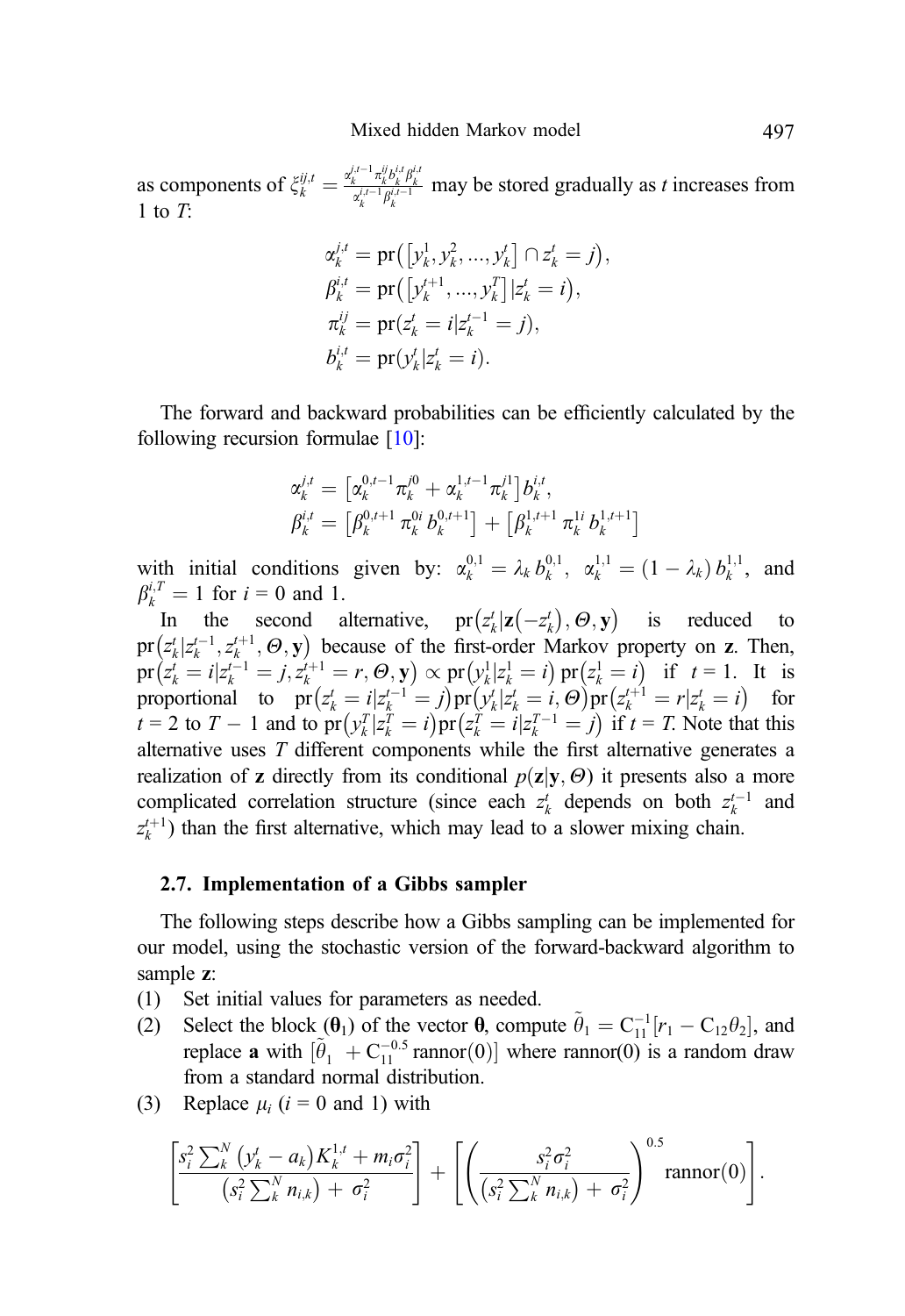- (4) Replace  $\sigma_a^2$  with  $(\mathbf{a}'\mathbf{A}^{-1}\mathbf{a} + vs_a^2)/\chi^2_{N+\nu}$ , where  $\chi^2_{N+\nu}$  is a random draw from a central chi-square distribution with  $[v + N]$  degrees of freedom.
- (5) Replace  $\sigma_i^2$  with  $\{v_s^2 + (\mathbf{y} \mathbf{M_i}\mathbf{\mu_i} \mathbf{Z}\mathbf{a})'\mathbf{F_i}(\mathbf{y} \mathbf{M_i}\mathbf{\mu_i} \mathbf{Z}\mathbf{a})\}/\chi^2_{N_i+\nu}$  for  $i = 0$  or 1, where  $\chi^2_{N_i+v}$  is a random draw from a central chi-square distribution with  $[N_i + v]$  degrees of freedom.
- (6) Compute  $\zeta_k^{0,1} = \alpha_k^{0,1} \beta_{k}^{0,1} = \text{pr}(z_k^1 = 0 \cap y)$  and sample  $z_k^1$  from  $\text{Ber}(\zeta_k^{0,1})$ .
- (7) Compute and store  $\zeta_k^{0j,t}$  for  $t = 2, ..., T$  and  $j = 0$  or 1. Then, sample  $z_k^t$  from Ber $(\zeta_k^{0j,t})$  if  $z_k^{t-1} = j$  for  $t = 2, ..., T$ .
- (8) Sample  $\lambda_k$  and  $\pi_k^{ij}$ , from their corresponding beta distributions with parameters  $K_k^{i,1} + 1$  and  $n_k^{ij} + 1$ , for  $i, j = 0$  and 1, respectively.
- (9) Repeat (2)–(8)  $\rho$  times for burn-in as needed. Then, sample all parameters  $\delta$  times. The total number of cycles is  $\rho + \delta$ .

In this study, values for the hyperparameters are:  $s_0^2 = 0.5$ ,  $s_1^2 = 1$ ,  $m_0 =$  overall average computed from the data,  $m_1 = m_0 + 3$ ,  $v = 2$ ,  $s_a^2 = h^2 s_p^2$  ( $s_p^2 = \text{vari-}$ ance computed from the data) and  $h^2 = 0.1$ .

## 2.8. Simulations

The model was evaluated using simulated values for the biomarker (here, SCS) with genetic effects considered as having the same distributions for cows with IMI+ and IMI- samples. Each simulation was replicated 10 times. Simulated rather than real data were used because a negative diagnosis, even based on the absence of bacteria in cell culture, is not a guarantee of health and the opposite has also been observed [[22](#page-16-0)].

#### 2.8.1. Simulated data

The results from the field study of de Haas *et al.* [\[6,7](#page-15-0)] on pathogen-specific somatic cell count (SCC) curves among multiparous cows were used to simulate the means of monthly samples from IMI- and IMI+ cows. Figure 3b of de Haas's paper [\[6\]](#page-15-0), shows that in cows clinically infected with Escherichia coli, SCC increase rapidly after infection occurring around the second month-in-milk, peak at 2000 cells per  $\mu$ L above pre-infection values, and return to pre-infection levels one month later. On the contrary, the presence of a long increased SCC, without recovery within four consecutive months, was common in lactations with clinical *Staphylococcus aureus* mastitis. In the cows without clinical mastitis, SCC followed an approximate inverse lactation curve. The SCC values were log<sub>2</sub>-transformed in SCS and used to simulate the SCS means, as explained below. In the simulations, it was also considered that cows might be classified as high and moderate responders on the basis of the extent of their immune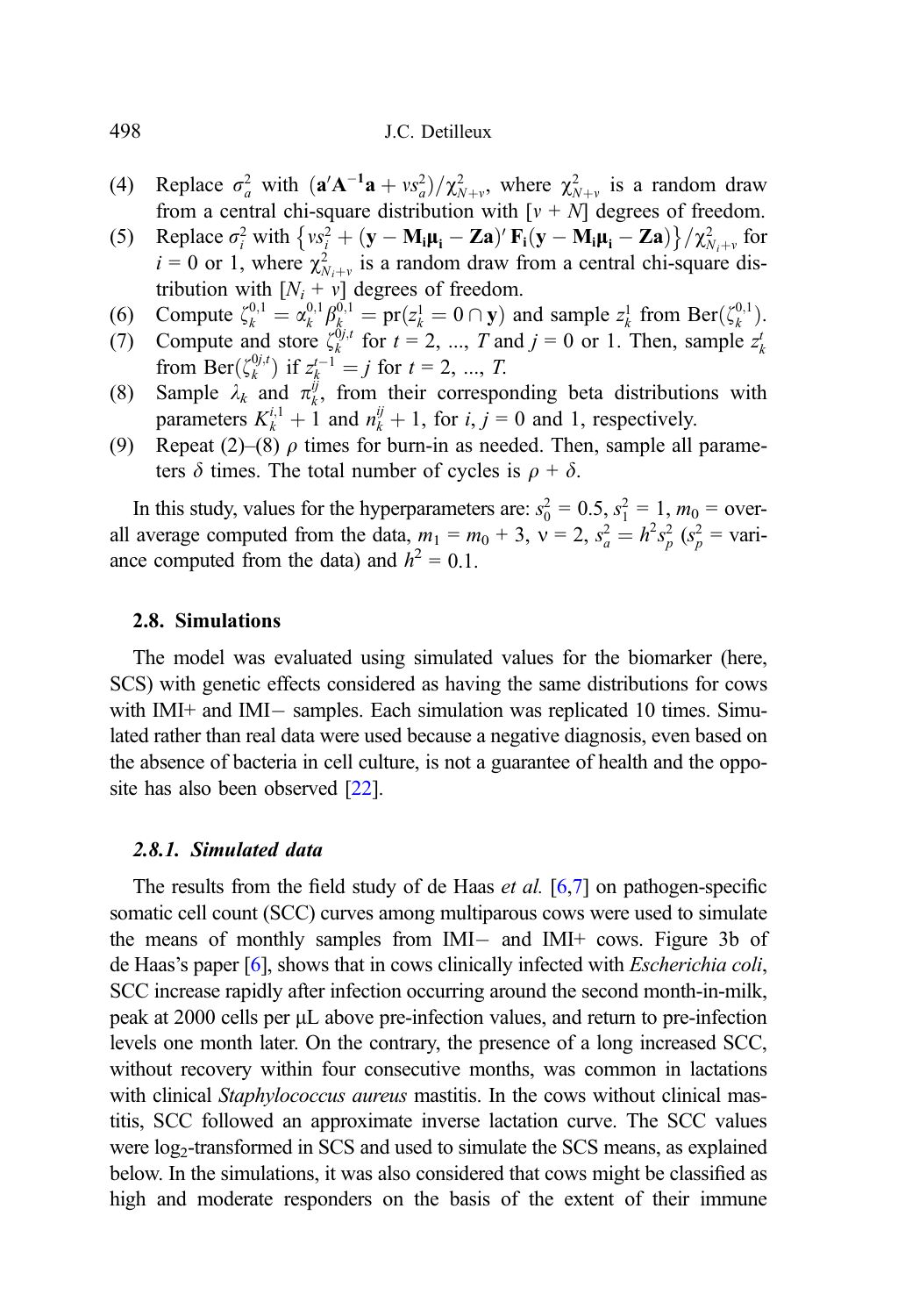

Figure 1. Means of SCS for lactations without clinical mastitis (plain line) and lactations with clinical mastitis associated with S. aureus (square) or E. coli (triangle) occurring on the median MIM for multiparous cows (adapted from de Haas et al. [\[6](#page-15-0)]).

response to a particular infection [[14](#page-16-0)]. Therefore, SCS were considered at higher values and of longer duration in high than that in moderate responders (Fig. 1).

In the simulations, three discrete generations were considered with 400 cows per generation. No selection was applied, sires were selected from 30 different bulls, each cow was replaced by a daughter and mating was at random. Breeding values for base animals were sampled from a normal distribution with null mean and additive variance of 0.15 or 0.25. Values for the additive variance were taken from the literature [[4](#page-15-0)]. Breeding values for non-base animals were sampled from a normal distribution with the mid-parent value as mean and variance  $= 0.15/2$  or 0.25/2. Inbreeding was ignored.

Somatic cell scores under healthy  $(SCS_0)$  and infected  $(SCS_1)$  states were simulated as follows:

$$
SCS_0 = M_0 \mu_0 + a + e_0,
$$
  

$$
SCS_1 = M_1 \mu_1 + a + e_1,
$$

where  $\mu_0$  and  $\mu_1$  are the  $(T \times 1)$  vector means of both distributions, a is the  $(N \times 1)$  vector of breeding values (computed as above), and  $M_0$  and  $M_1$  are the incidence matrices relating  $\mu_0$  and  $\mu_1$  to  $SCS_0$  and  $SCS_1$ , respectively. The number of observations per cow was set at  $T = 10$  or 20. The vectors  $e_0$  and  $e_1$  were sampled from two normal distributions with null means and residual variances set at 1.0 and 1.4. The values for the residual variances were found in the literature [\[13](#page-16-0)]. Each element of  $\mu_0$  and  $\mu_1$  was taken from the curves observed in cows without and with mastitis, and for high and low responders (Fig. 1). The cows were assigned to a group (IMI+ or IMI-)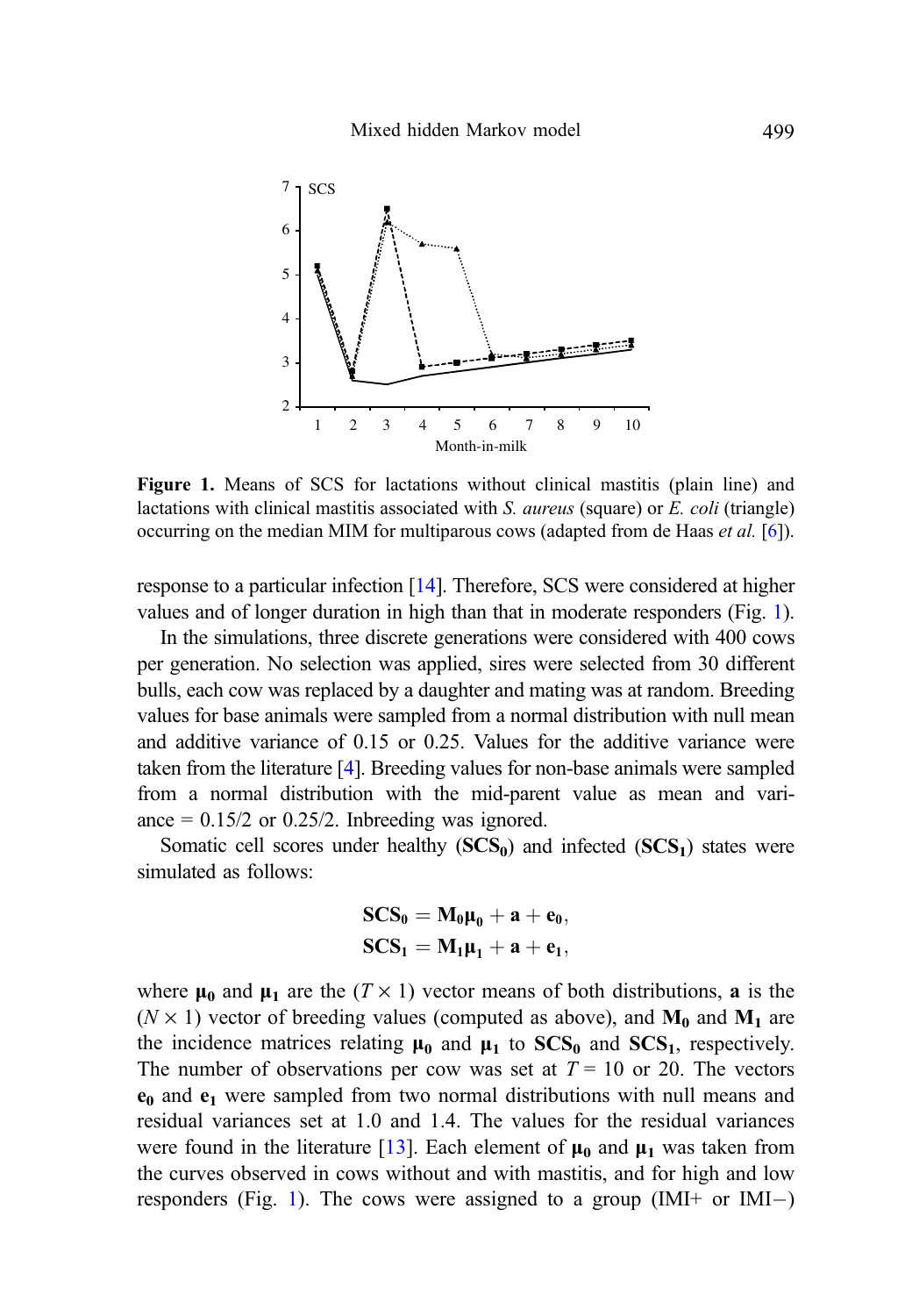at random using appropriate membership probabilities: the proportion of cows with at least one IMI+ sample was set at  $P_{\text{cow}} = 20$  and 50% and, among IMI+ cows, the proportion infected with E. coli was set at  $P_{\text{coll}} = 0$ , 50, and 100% (the other IMI+ cows were considered infected with S. aureus). If a cow was assigned to the IMI+ group, the time at which the clinical episode starts  $(= t^*)$ was sampled from an exponential distribution with a scale parameter 3, which is in agreement with the reported median time of first occurrence of mastitis, *i.e.* two to three months  $[6]$ .

## 2.8.2. Evaluation of the accuracy of the estimates

The estimates  $(\hat{\mu}_i^t, \hat{\sigma}_0^2, \hat{\sigma}_1^2, \hat{\sigma}_a^2, \hat{\mathbf{a}})$  of the parameters  $(\mu_i^t, \sigma_0^2, \sigma_1^2, \sigma_a^2, \mathbf{a})$  were computed, after burn-in, as the means of the posterior distributions. Their accuracies were assessed over the range of parameter values (sensitivity analysis) as follows. For the predicted breeding values, the Spearman correlation coefficient  $(corr_{BV})$  with the true breeding values was computed for each replicate and averaged over the 10 replicates. For residual and additive variances, the differences (bias<sub> $\sigma$ 0</sub>, bias<sub> $\sigma$ 1</sub>, and bias<sub> $\sigma$ a</sub>) between estimates and simulated values were computed for each replicate and averaged over the 10 replicates. For the location parameters, the biases (bias<sub>*u*0</sub> and bias<sub>*u*1</sub>) were calculated between the estimates and  $\bar{y}_i^t$ , where  $\bar{y}_i^t = \sum_{k=1, n_i^t} (y_k^t | z_k^t)$ Finally, sensitivity (SE), specificity (SP), and probability of correct classification  $|z'_k = i|/n_i^i$  is computed with known values for  $z'_k$ . (PCC), were computed at each iterative step as:

$$
SE = \sum_{k=1,N} \sum_{t=1,T} p(\hat{z}_k^t = 1 | z_k^t = 1),
$$
  
\n
$$
SP = \sum_{k=1,N} \sum_{t=1,T} \text{pr}(\hat{z}_k^t = 0 | z_k^t = 0),
$$
  
\n
$$
PCC = \sum_{k=1,N} \sum_{t=1,T} \text{pr}[(z_k^t = 1 \cap \hat{z}_k^t = 1) \cup (z_k^t = 0 \cap \hat{z}_k^t = 0)].
$$

After burn-in, these were averaged over the  $\delta$  Gibbs rounds and the 10 replicates.

### 3. RESULTS AND DISCUSSION

Results are shown in Tables [I](#page-17-0) and [II](#page-18-0) of the appendix. Visual inspection of the algorithmic convergence showed that a total of 1000 cycles and a burn-in  $(\rho)$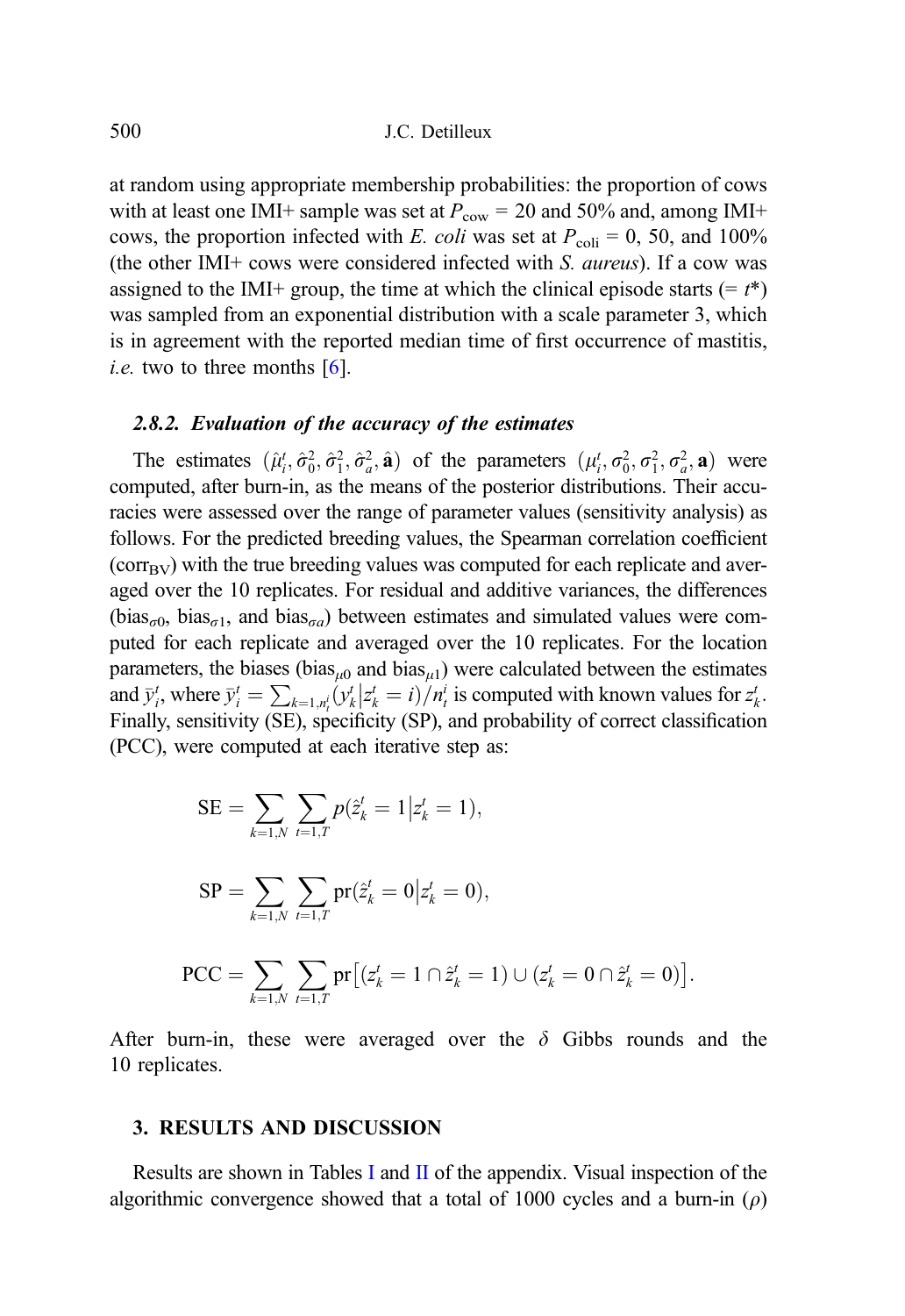of 200 runs were sufficient to remove the influence of the prior values and obtain stable estimates. Thus, all results presented correspond to the last ( $\delta = 800$ ) runs of the Gibbs algorithm. This may seem very few cycles but results were checked for three simulated data sets over a higher number of cycles of the Gibbs sampler. Convergence rates were also checked with an EM algorithm and the Gibbs sampler on models similar to those used in the simulation of this study but without genetic covariance structure ( $SCS_i = M_i \mu_i + e_i$ ). Explanations may be linked to the simplicity of the pedigree structure, small number of cows and the fact that values for  $m_0$  and  $s_p^2$  were obtained from the data.

## 3.1. Overall accuracy of the estimates

Overall, the sensitivity was high (SE  $\sim$  90%) but the specificity low (SP  $\sim$ 60%). Because of this high sensitivity, we can be confident that a cow with  $\hat{z}^t_k = 0$  is healthy and spare the costs of further testing (e.g. bacteriological cultures) or useless treatment. On the other end, the low specificity indicates that cows with  $\hat{z}_k^t = 1$  should be further tested to confirm the clinical suspicion. These observations may suggest some economic interest in HMM.

Before any testing, the probability for a cow to be IMI+ can only be estimated from the prevalence of the disease in the population, while, after testing, this probability is estimated from the posterior probability of being IMI+ given a positive test (also called the positive predictive value). With  $SE = 90\%$  and  $SP = 60\%$ , the difference between prior and posterior probabilities is maximum at disease frequencies between 20 and 50%, with posterior probabilities 20% higher than the prior probabilities. These frequencies are within the range of prevalence typically reported for mastitis, as illustrated in the following few studies. In Finland, Pitkälä et al. [\[18\]](#page-16-0) reported 31% of cows with  $SCC > 300000 \text{ mL}^{-1}$ (mastitis) in 2001. In Switzerland, Roesch et al. [\[19\]](#page-16-0) reported 40% cows showing at least one positive California Mastitis Test in at least one quarter at 31 days and 102 days post partum. In a survey of clinical and subclinical mastitis in England and Wales, the mean incidence of clinical mastitis recorded by the farmer was 47 cases per 100 cows per year [[3\]](#page-15-0). In Canada, Sargeant et al. [\[21\]](#page-16-0) have observed that 19.8% of cows experienced one or more cases of clinical mastitis during a two-year observational study. Therefore, HMM may also be of interest in field studies, when it is necessary to precisely identify infected cows.

Breeding values from the HMM seemed accurate in predicting the true additive genetic merit of the cows. Indeed, the correlation ( $\langle \text{corr}_{BV} \rangle$ ) between simulated and estimated breeding values varied from 65 to 79% over the whole data sets. This is close to the correlations of 70–75% computed as the square root of the coefficient of determination (CD), where  $CD = 1 - PEV/V$ ,  $PEV = prediction$  error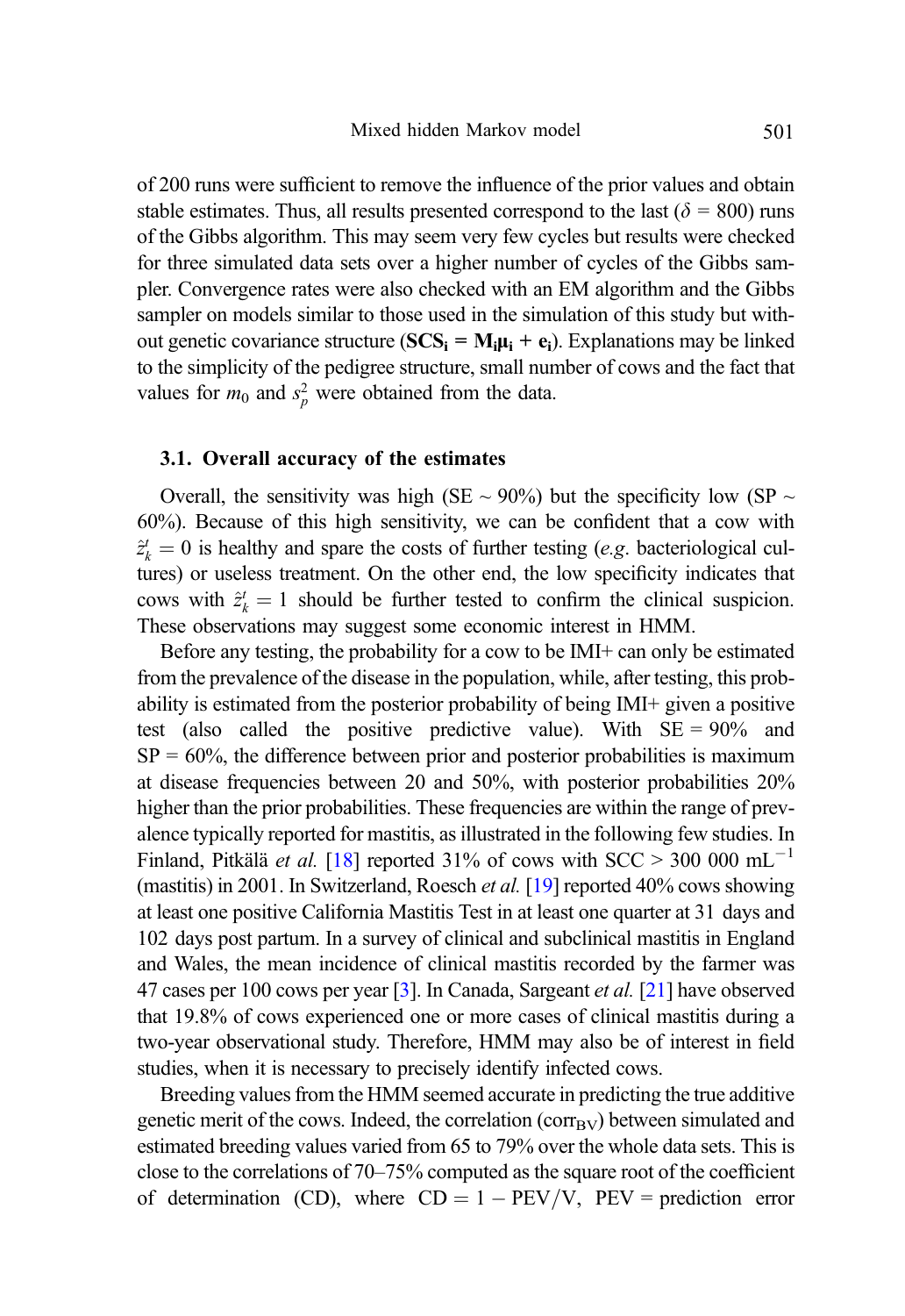

Figure 2. Differences between simulated and estimated values for the means of the distributions for healthy (plain bar) and infected (open bar) cows as a function of the proportion of infected cows.

variance =  $[\mathbf{W}'\mathbf{R}^{-1}\mathbf{W} + \mathbf{A}^{-1}/\sigma_a^2]^{-1}$  and V = true additive variance =  $\mathbf{A}\sigma_a^2$ [\[11](#page-15-0)]. The PEV was computed with the values of the parameters used in the simulation and weighted by the true proportion of IMI- and IMI+ per cow.

On the contrary, the HMM was less efficient in estimating the parameters for the IMI+ group. Indeed,  $\hat{\sigma}_1^2$  had a tendency to underestimate and  $\hat{\mu}_1^t$  to overestimate the values used in the simulation. The biases varied from  $-1.33$ to  $-0.13$  (mean =  $-0.59$ ) for  $\hat{\sigma}_1^2$  and from  $-0.02$  to 3.26 (mean = 1.14) for  $\hat{\mu}_1^t$ . The magnitude of the biases decreased when the amount of information available on the IMI+ cows increased, as discussed in the sensitivity analyses below.

#### 3.2. Sensitivity analyses

The robustness of the HMM approach was assessed by computing the biases in the estimates over a wide range of values for the simulated parameters. Overall, estimates of means and variances were rather insensitive to the values of the corresponding simulated values but they were sensitive to the proportion of cows with at least one IMI+ sample  $(P_{\text{cow}})$  and to the proportion of E. coli among infected cows  $(P_{\text{coli}})$ . This suggests that HMM estimates are sensitive to the amount of data available to compute them. For example, biases in the estimation of both location parameters  $(\hat{\mu}_0^t, \hat{\mu}_1^t)$  were the highest when  $P_{\text{cow}}$ was the lowest (Fig. 2), suggesting that it is necessary to have a sufficient number of observations per cow when the disease prevalence is low.

Similarly, SE, SP, and PCC decreased as the proportion of E. coli infection  $(P_{\text{coli}})$  increased (Fig. [3](#page-12-0)). This was not surprising because, in cows infected with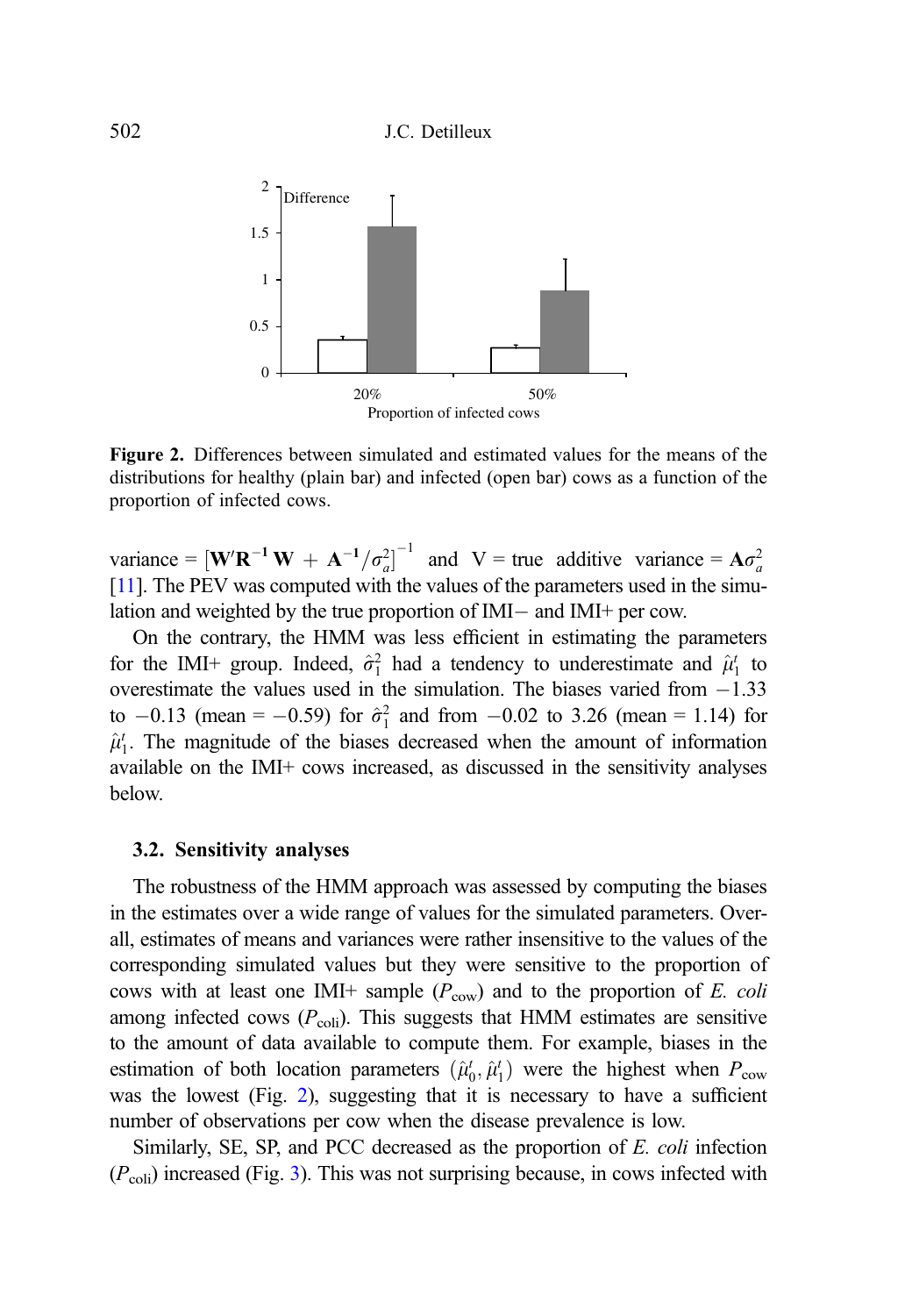<span id="page-12-0"></span>

Figure 3. Sensitivity (plain bar), specificity (open bar), and probability of correct classification (slash bar) as a function of the proportion of E. coli among infected cows.

E. coli, only a few simulated SCS were higher than SCS for the IMI- samples, as is observed in naturally occurring E. coli infections usually of short duration.

The level of response to infection influenced estimates of transition probabilities, on the contrary to estimates of both location parameters and breeding values. For example, SE and PCC were higher among high  $(SE = 92\%;$  $PCC = 64\%$ ) than moderate (SE = 80%;  $PCC = 60\%$ ) responders, suggesting that HMM is more accurate when IMI- and IMI+ distributions are further apart. Conversely, accuracy of  $\hat{\sigma}_1^2$  worsened when the distance between IMI- and IMI+ distributions increased with bias<sub> $\sigma$ 1</sub> = -0.51 for moderate and bias<sub> $\sigma$ 1</sub> = -0.80 for high responders.

Note that SE and SP were insensitive to change in disease frequency  $(P_{\text{cow}})$ , as they should be by definition, conversely to PCC that is, by definition, a function of the disease frequency:  $PCC = [SE * pr(MI+) ] + [SP * pr(MI-)].$ 

Finally, note that SE and SP reported here are different from SE and SP in Ødegård et al.  $[17]$  $[17]$  in which

$$
SE = \frac{\sum_{i=1,n} t_i PPM_i}{\sum_{i=1,n} t_i},
$$
  
SPE =  $\frac{\sum_{k=1,n} (1 - t_i)(1 - PPM_i)}{n - \sum_{i=1,n} t_i},$ 

where  $PPM_i$  is the posterior mean of the estimates of  $z_i$  averaged over Gibbs samples (after burn-in),  $t_i = 0$  if IMI-,  $t_i = 1$  if IMI+, and  $i = 1-n$  cows.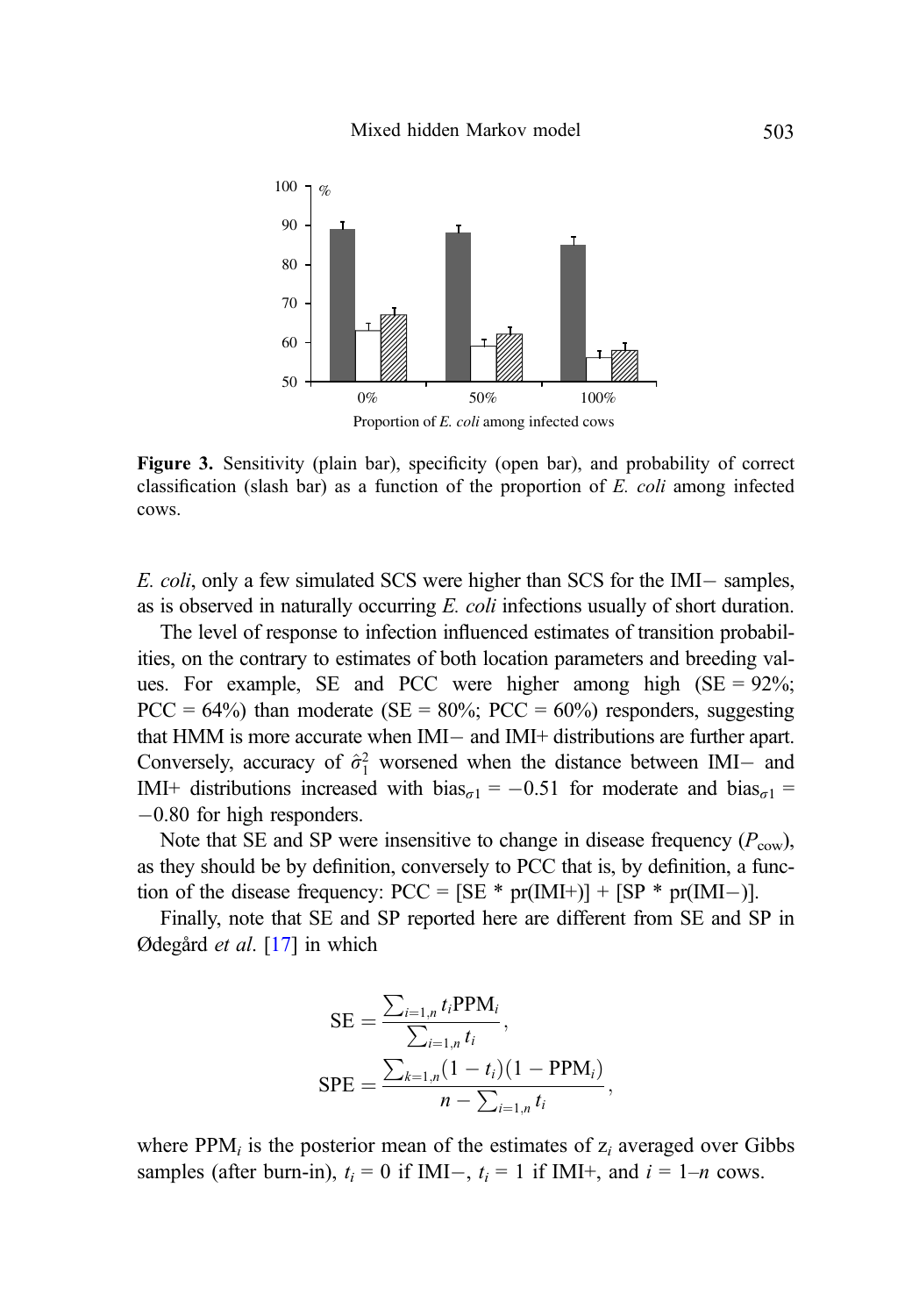## 4. GENERAL DISCUSSION

The main advance of this paper is the presentation of an HMM in which genetic random effects are added to the conditional model for the observed data. In the subject-area literature, HMM with random effects have been used in a very limited way. Only recently, has Altman [[1\]](#page-15-0) introduced a mixed HMM to study lesion counts in multiple sclerosis patients. In her model, parameters for the observed and hidden data are allowed to vary randomly among patients, although they are assumed independent from each other (no genetic relationship). This suggests a natural extension of the present HMM, i.e., allowing the parameters of the hidden Markov chain to vary randomly among cows. However, the interpretation of the results of such an extended model will be delicate because sets of identical genes may be associated to both IMI and SCS (confounding effects). Stated otherwise, the total genetic effects on SCS would be a combination of the effects of genes responsible for presence or absence of IMI (resistance to infection) and for the magnitude of the SCS response after IMI (tolerance after infection).

Structural equation modeling is a technique to evaluate models with different hypothesized relationships among variables. In this context, it would be interesting to evaluate the different models proposed in Figure [4](#page-14-0) to determine the amount of relationships between genes insuring tolerance or resistance to infection.

In the model proposed here, the biomarker value at one specific time is independently influenced by the IMI status and by some genes. However, both the IMI status and the biomarker values could also be under the influence of this same set of genes (model b of Fig. [4](#page-14-0)). The relationship between genes, biomarker, and IMI status can become even more complicated with different sets of correlated genes influencing the expression of both traits (model e).This is important for the long term because some epidemiological models predict that selection for resistant cows (no infection) may not be as durable as selection for tolerant (infection but no disease) cows [[16,20\]](#page-16-0). Increased resistance would reduce disease transmission, reducing the fitness advantage of carrying the resistant genes, and possibly impose pressure upon the pathogen to evade the control strategy. By contrast, as genes conferring disease tolerance spread within a population, the disease incidence rises, increasing the evolutionary advantage of carrying the tolerance genes, without leading to genetic changes in the parasite population.

Other extensions of the HMM are possible. Trends and seasonality in SCS can be readily accommodated to relax the assumption of timeindependence between transition probabilities [[15](#page-16-0)]. Prior information on the parameters can be included to increase accuracy and speed up convergence.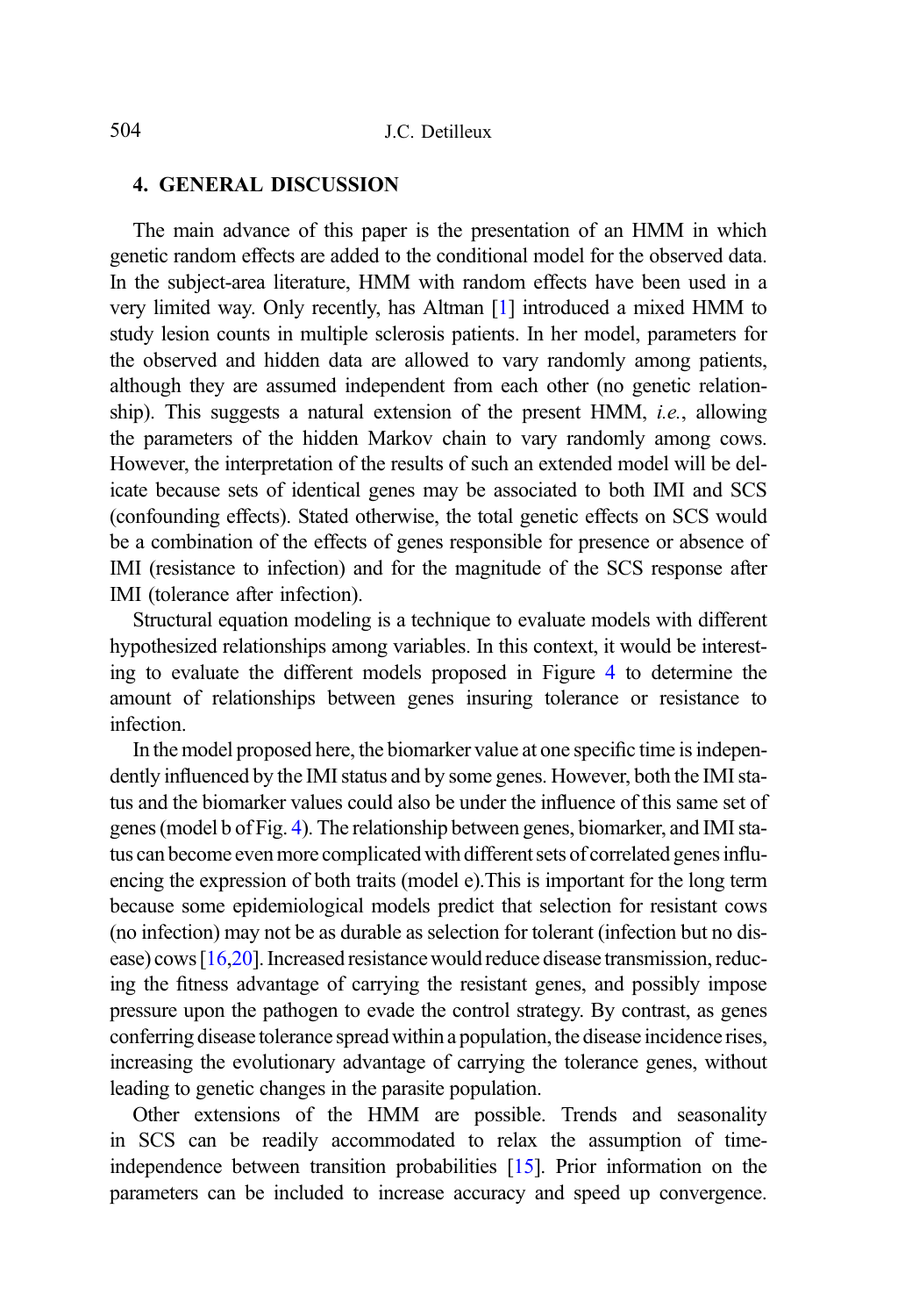<span id="page-14-0"></span>

Figure 4. Five different hypothetical models of the relationship between genetic background (G), intra-mammary infection (IMI), and biomarker (Bio). The first model (a) is the model of this study (the dependent variables are the targets of oneheaded arrows).

Location parameters can be made more realistic by considering the effects affecting SCS values, such as age, herd or season. Elements of the M matrices could take different values than zero or ones to reflect the different effects on SCS for different parts of the lactation. The genetic variance could also be different for IMI- and IMI+ samples and would allow for genetic difference in the response in SCS to IMI.

The first-order Markov assumption is also a limiting feature of the HMM and mechanisms of transmission of the IMI between cows could also be considered more precisely in deriving the transition probabilities. Indeed, transmission of infection is a complex process that involves the mixed structure of the population (as it determines the probability of contact between animals), the infectiousness of the contagious animal (or infective dose), and the susceptibility of a healthy cow (*i.e.*, its probability of getting infected after contact with a contagious animal). To solve these issues, Cooper and Lipsitch [[5\]](#page-15-0) have proposed to model the transition probabilities of the hidden Markov chain in terms of the parameters of epidemiological models used to describe the transmission of an infectious disease at the population level.

## 5. CONCLUSIONS

In summary, it is shown that the mixed HMM provides a good fit to the data sets simulated in this study. The advantages of the HMM over other approaches are the prediction of health or disease status, the reduction of confirmatory diagnosis costs and the increased accuracy in breeding values. However, future work is necessary to extend the HMM proposed here, one of the most important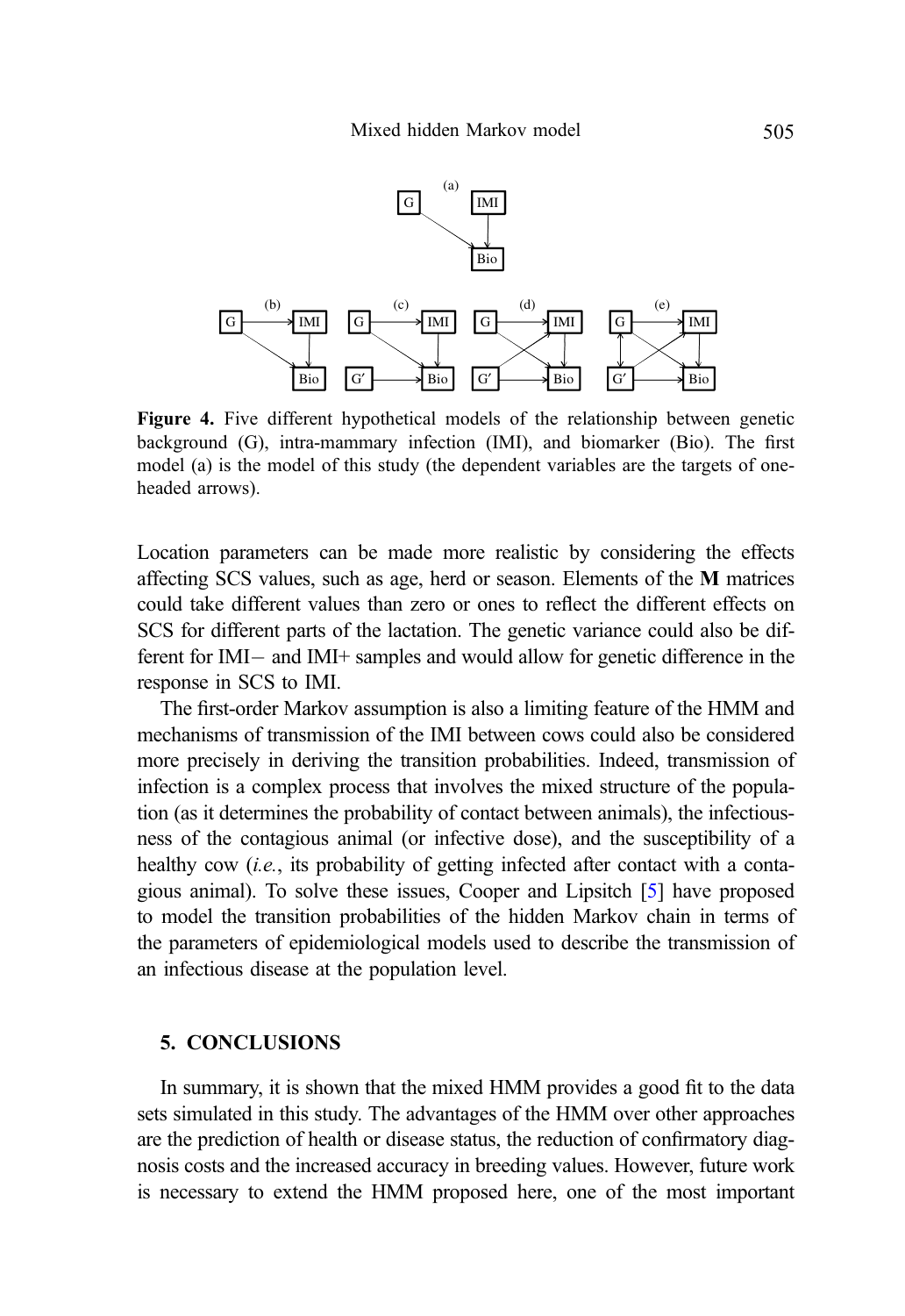<span id="page-15-0"></span>aspects concerning the quantification of the level of resistance and tolerance to infection while considering the mechanisms of transmission between healthy and sick cows.

## ACKNOWLEDGEMENTS

This study was supported by EADGENE (European Animal Disease Genomics Network of Excellence for Animal Health and Food Safety).

## **REFERENCES**

- [1] Altman R.M., Mixed hidden Markov model: an extension of the hidden Markov model to the longitudinal data setting, J. Am. Stat. Assoc. 102 (2007) 201–210.
- [2] Boettcher P.J., Moroni P., Pisoni G., Gianola D., Application of finite mixture model to somatic cell scores of Italian goats, J. Dairy Sci. 88 (2005) 2209–2216.
- [3] Bradley A.J., Leach K.A., Breen J.E., Green L.E., Green M.J., Survey of the incidence and aetiology of mastitis on dairy farms in England and Wales, Vet. Rec. 160 (2007) 253–257.
- [4] Carlén E., Strandberg E., Roth A., Genetic parameters for clinical mastitis, somatic cell score, and production in the first three lactations of Swedish Holstein cows, J. Dairy Sci. 87 (2004) 3062–3070.
- [5] Cooper B., Lipsitch M., The analysis of hospital infection data using hidden Markov models, Biostatistics 5 (2004) 223–237.
- [6] de Haas Y., Barkema H.W., Veerkamp R.F., The effect of pathogen-specific clinical mastitis on the lactation curve for somatic cell count, J. Dairy Sci. 85 (2002) 1314–1323.
- [7] de Haas Y., Veerkamp R.F., Barkema H.W., Gröhn Y.T., Schukken Y.H., Associations between pathogen-specific cases of clinical mastitis and somatic cell count patterns, J. Dairy Sci. 87 (2004) 95–105.
- [8] Detilleux J., Genetic factors affecting susceptibility to udder pathogens, Vet. Microbiol. (in press).
- [9] Detilleux J.C., Leroy P., Application of a mixed normal mixture model for the estimation of mastitis-related parameters, J. Dairy Sci. 83 (2000) 2341–2349.
- [10] Eisner J., An interactive spreadsheet for teaching the forward-Backward algorithm, in: Proceedings of the ACL workshop on effective tools and methodologies for teaching NLP and CL, July 2002, Philadelphia, pp. 10–18.
- [11] Fouilloux M.-N., Laloë D., A sampling method for estimating the accuracy of predicted breeding values in genetic evaluation, Genet. Sel. Evol. 33 (2001) 473–486.
- [12] Gianola D., Prediction of random effects in finite mixture models with Gaussian components, J. Anim. Breed. 122 (2005) 145–159.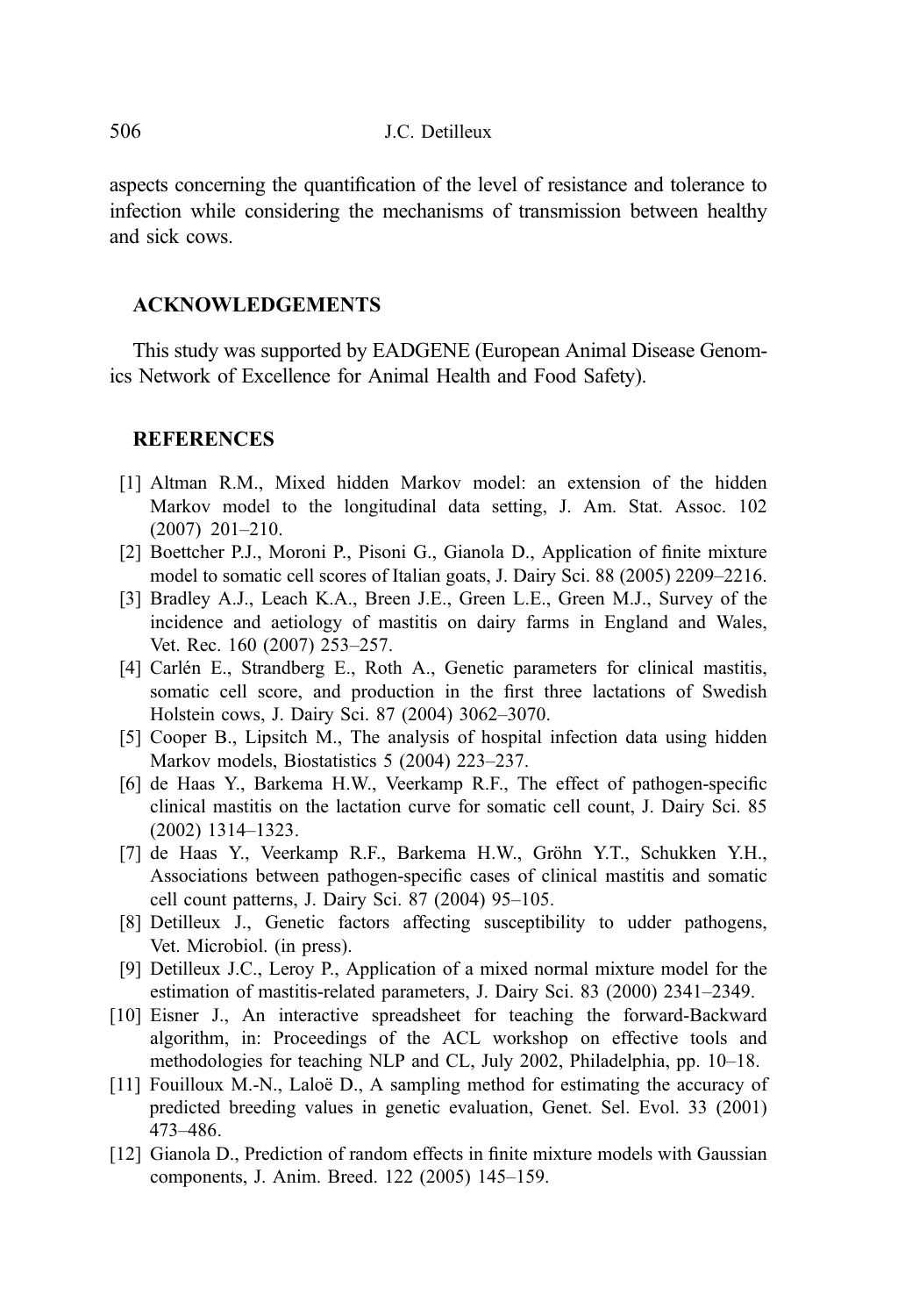- <span id="page-16-0"></span>[13] Heringstad B., Gianola D., Chang Y.M., Ødegård J., Klemetsdal G., Genetic associations between clinical mastitis and somatic cell score in early firstlactation cows, J. Dairy Sci. 89 (2006) 2236–2244.
- [14] Hernández A., Karrow N., Mallard B.A., Evaluation of immune responses of cattle as a means to identify high and low responders and use of a human microarray to differentiate gene expression, Genet. Sel. Evol. 35 (2003) 67–81.
- [15] Le Strat Y., Carrat F., Monitoring epidemiologic surveillance data using hidden Markov models, Stat. Med. 18 (1999) 3463–3478.
- [16] Miller M.R., White A., Boots M., The evolution of host resistance: tolerance and control as distinct strategies, J. Theor. Biol. 236 (2005) 198–207.
- [17] Ødegård J., Jensen J., Madsen P., Gianola D., Klemetsdal G., Heringstad B., Detection of mastitis in dairy cattle by use of mixture models for repeated somatic cell scores: a Bayesian approach via Gibbs sampling, J. Dairy Sci. 86 (2003) 3694–3703.
- [18] Pitkälä A., Haveri M., Pyörälä S., Myllys V., Honkanen-Buzalski T., Bovine mastitis in Finland 2001 – prevalence, distribution of bacteria, and antimicrobial resistance, J. Dairy Sci. 87 (2004) 2433–2441.
- [19] Roesch M., Doherr M.G., Schären W., Schällibaum M., Blum J.W., Subclinical mastitis in dairy cows in Swiss organic and conventional production systems, J. Dairy Res. 74 (2007) 86–92.
- [20] Roy B.A., Kirchner J.W., Evolutionary dynamics of pathogen resistance and tolerance, Evolution 54 (2000) 51–63.
- [21] Sargeant J.M., Scott H.M., Leslie K.E., Ireland M.J., Bashiri A., Clinical mastitis in dairy cattle in Ontario: frequency of occurrence and bacteriological isolates, Can. Vet. J. 39 (1998) 33–38.
- [22] Wenz J.R., Barrington G.M., Garry F.B., McSweeney K.D., Dinsmore P., Goodell G., Callan R.J., Bacteremia associated with naturally occurring coliform mastitis in dairy cows, J. Am. Vet. Med. Assoc. 219 (2001) 976–981.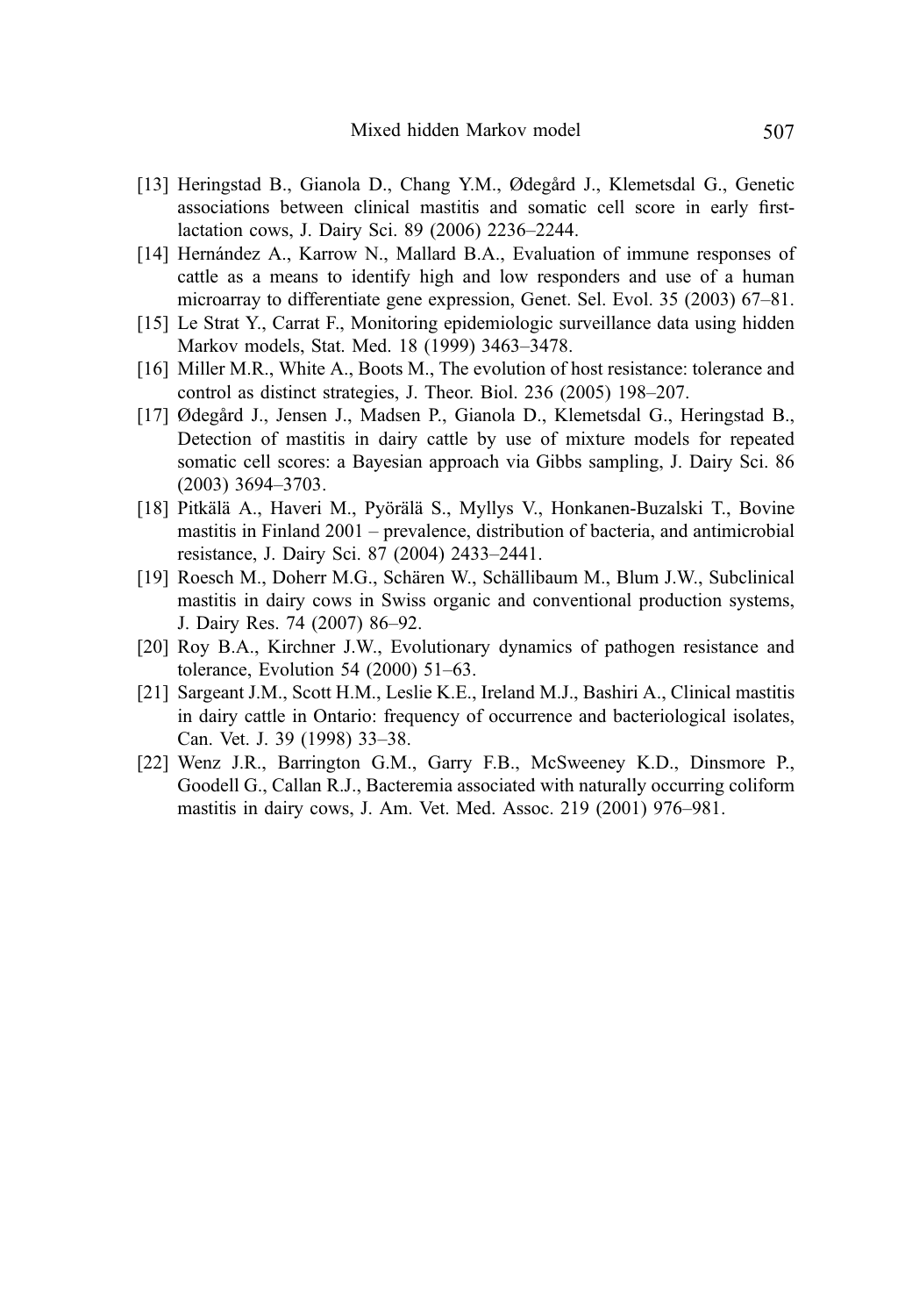# <span id="page-17-0"></span>APPENDIX

Table I. Sensitivity (SE), specificity (SP), and probability of correct classification (PCC) as a function of the level of response to infection, high  $(H)$  or moderate  $(M)$ responders, number of samples per cow (T), percentage of cows with at least one IMI+ sample ( $P_{\text{cow}}$ ), percentage infected with E. *coli* ( $P_{\text{coll}}$ ) and residual and additive genetic variances  $(\sigma_0^2, \sigma_1^2, \sigma_a^2)$ . Data sorted by SE.

| SE                      | <b>SP</b> | PCC   | $\overline{T}$ | $P_{\rm{cov}}$ | $P_{\rm coli}$   | $\sigma_0^2$ | $\sigma_1^2$ | $\sigma_a^2$ |  |  |
|-------------------------|-----------|-------|----------------|----------------|------------------|--------------|--------------|--------------|--|--|
| High responders (H)     |           |       |                |                |                  |              |              |              |  |  |
| 95.03                   | 59.65     | 63.70 | 10             | 50             | 50               | 1.0          | 1.0          | 0.15         |  |  |
| 94.50                   | 58.19     | 60.64 | 10             | 20             | $\boldsymbol{0}$ | 1.4          | 1.4          | 0.15         |  |  |
| 94.25                   | 49.59     | 56.73 | 10             | 20             | 50               | 1.4          | 1.4          | 0.15         |  |  |
| 94.03                   | 58.05     | 59.90 | 20             | 20             | 50               | 1.0          | $1.0\,$      | 0.25         |  |  |
| 93.92                   | 62.71     | 65.98 | 20             | 50             | $\boldsymbol{0}$ | 1.0          | 1.0          | 0.25         |  |  |
| 93.79                   | 58.88     | 60.63 | 20             | 20             | 50               | 1.4          | 1.4          | 0.25         |  |  |
| 93.20                   | 57.51     | 59.31 | 20             | 20             | 50               | 1.4          | 1.4          | 0.25         |  |  |
| 93.08                   | 55.15     | 56.95 | 10             | 20             | 50               | 1.4          | 1.4          | 0.25         |  |  |
| 92.64                   | 58.23     | 62.16 | 10             | 50             | 50               | 1.4          | 1.4          | 0.15         |  |  |
| 92.64                   | 65.99     | 68.16 | 20             | 20             | $\boldsymbol{0}$ | 1.4          | 1.4          | 0.25         |  |  |
| 92.63                   | 57.49     | 58.34 | 20             | 20             | 50               | 1.4          | 1.4          | 0.25         |  |  |
| 92.03                   | 59.91     | 61.49 | 20             | 20             | 50               | 1.4          | 1.4          | 0.25         |  |  |
| 90.41                   | 50.89     | 51.65 | 10             | 20             | 100              | 1.4          | 1.4          | 0.15         |  |  |
| 89.58                   | 50.60     | 51.34 | 10             | 20             | 100              | 1.4          | 1.4          | 0.15         |  |  |
| 89.05                   | 69.75     | 73.53 | 20             | 50             | $\boldsymbol{0}$ | 1.0          | 1.0          | 0.15         |  |  |
| 88.81                   | 68.09     | 72.19 | 20             | 50             | $\boldsymbol{0}$ | 1.4          | 1.4          | 0.25         |  |  |
| 88.19                   | 66.02     | 70.42 | 20             | 50             | $\boldsymbol{0}$ | 1.4          | 1.4          | 0.25         |  |  |
| 88.14                   | 68.43     | 72.38 | 20             | 50             | $\boldsymbol{0}$ | 1.0          | 1.4          | 0.15         |  |  |
| 85.06                   | 68.53     | 71.84 | 20             | 50             | $\boldsymbol{0}$ | 1.0          | 1.4          | 0.25         |  |  |
| 84.27                   | 55.36     | 55.94 | 20             | 20             | 100              | 1.4          | 1.4          | 0.25         |  |  |
| Moderate responders (M) |           |       |                |                |                  |              |              |              |  |  |
| 94.24                   | 57.41     | 59.28 | 20             | 20             | 50               | 1.0          | 1.0          | 0.25         |  |  |
| 79.74                   | 52.41     | 52.95 | 20             | 20             | 50               | 1.0          | 1.0          | 0.25         |  |  |
| 79.09                   | 54.89     | 56.74 | 20             | 20             | $\boldsymbol{0}$ | 1.4          | 1.4          | 0.25         |  |  |
| 77.95                   | 53.64     | 54.81 | 20             | 20             | 50               | 1.4          | 1.4          | 0.25         |  |  |
| 77.67                   | 64.32     | 67.03 | 20             | 50             | $\boldsymbol{0}$ | 1.0          | 1.4          | 0.15         |  |  |
| 77.06                   | 63.14     | 65.90 | 20             | 50             | $\boldsymbol{0}$ | 1.0          | 1.4          | 0.25         |  |  |
| 75.77                   | 51.78     | 52.24 | 20             | 20             | 100              | 1.4          | 1.4          | 0.25         |  |  |
| 73.04                   | 58.81     | 61.60 | 20             | 50             | $\boldsymbol{0}$ | 1.0          | 1.4          | 0.25         |  |  |